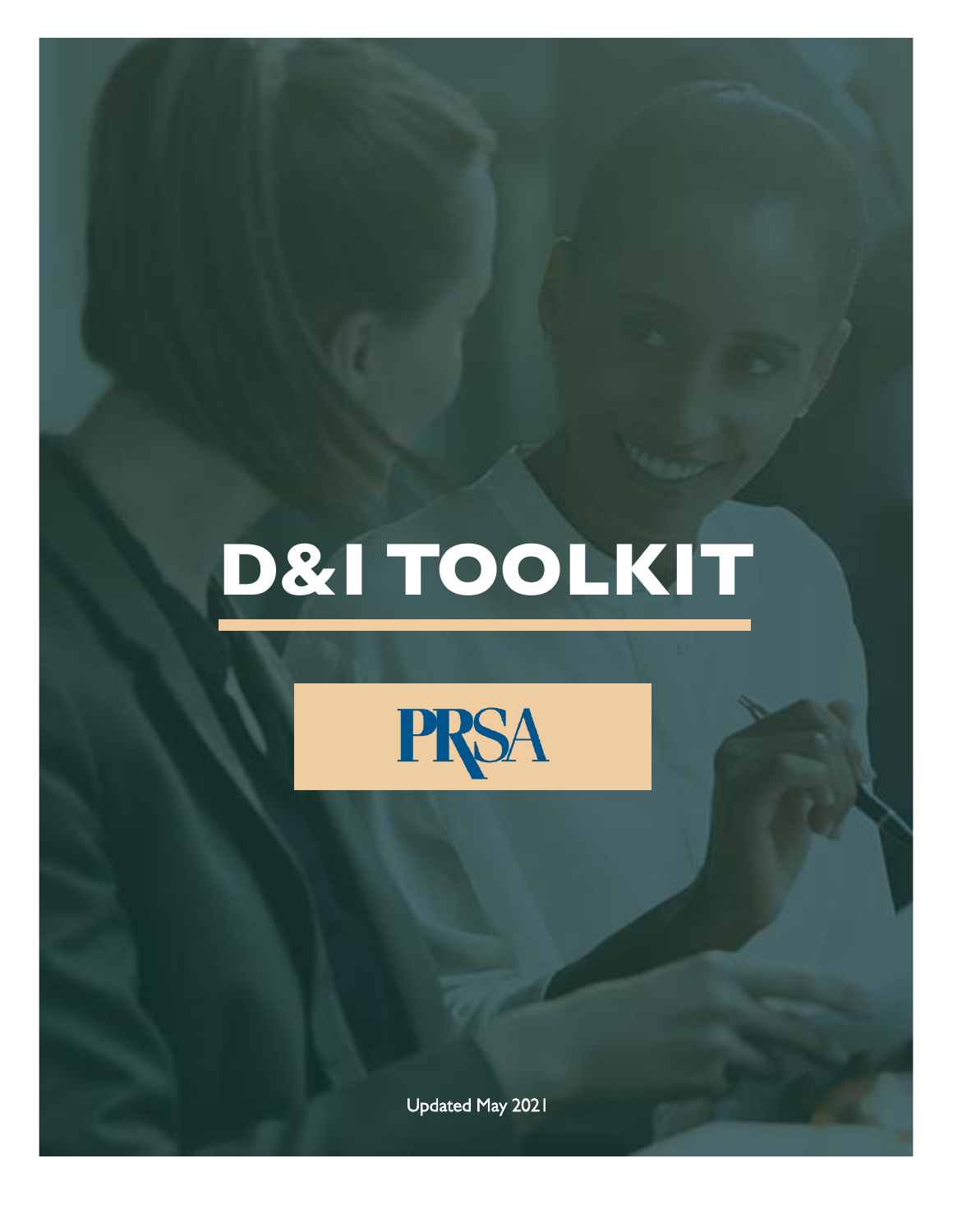

# **TABLE OF CONTENTS**

| Introduction and Purpose of the D&I                                                 |
|-------------------------------------------------------------------------------------|
| <b>About the PRSA D&amp;I Committee</b><br>Roles/Responsibilities  4                |
| Diversity and Inclusion Statement 6                                                 |
| D&I Liaison Role Description 7                                                      |
| About the PRSA Foundation  8                                                        |
| Do's & Don'ts for D&I Liaisons 9                                                    |
| <b>Engaging With Your Local PRSSA Students</b><br>and Faculty Advisers at HBCUs and |
| About D&I Chapter Awards Programs 11                                                |
| D&I Calendar of Events  12                                                          |
| <b>D&amp;I Liaison Resources  13</b>                                                |
|                                                                                     |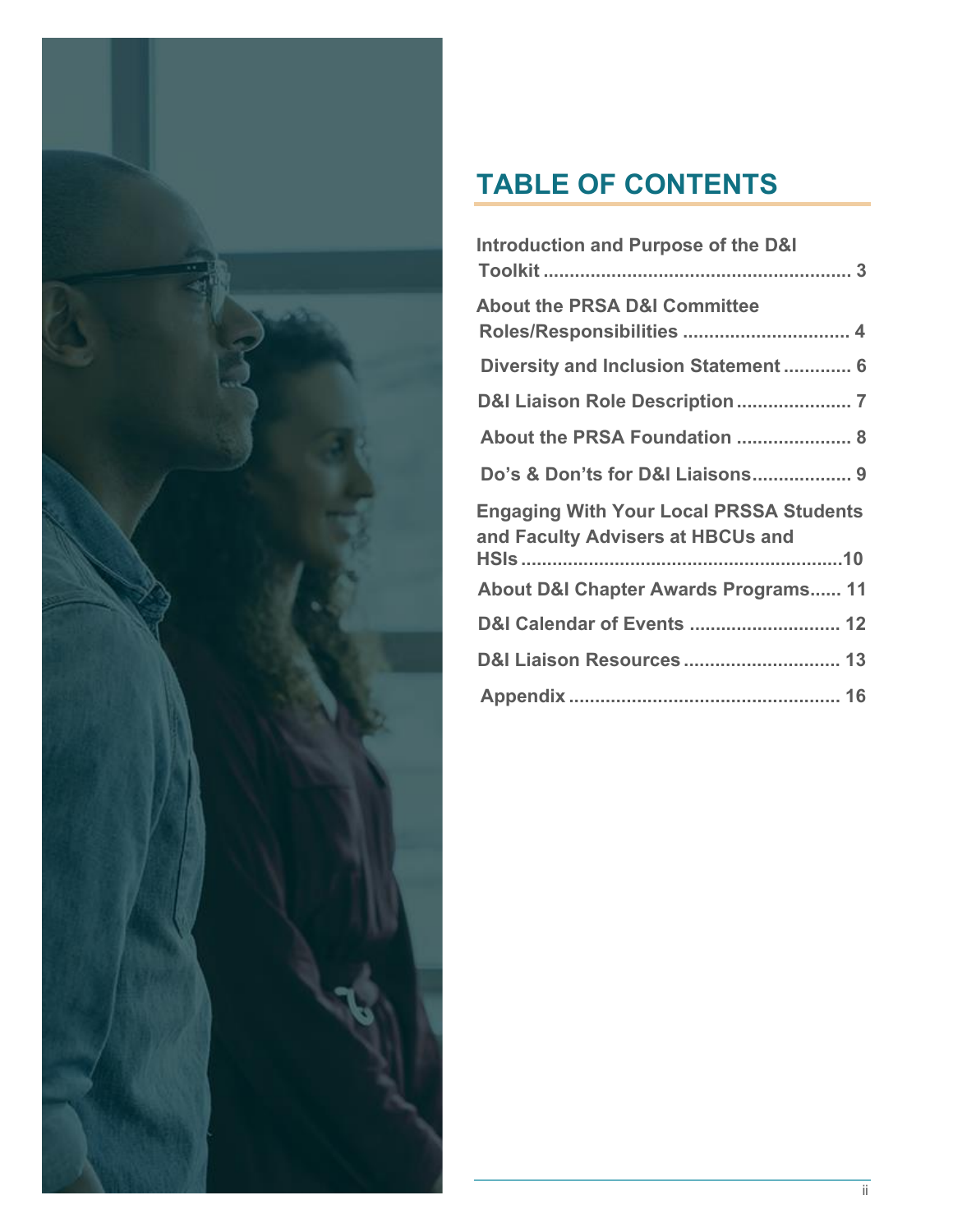# <span id="page-2-0"></span>INTRODUCTION AND PURPOSE OF D&I TOOLKIT

Diversity can be defined as the sum of the ways that people are both alike and different. The dimensions of diversity include, but are not limited to, race, ethnicity, gender, sexual orientation, language, culture, religion, mental and physical ability, class or immigration status.

The way that people react to diversity is driven by values, attitudes, beliefs and the like. Full acceptance of diversity is a major principle of social justice.

The concept of diversity presents both extraordinary promise and daunting challenges for PRSA. Our Fellows, Chapter, Professional Interest Section and District leaders ,and D&I liaisons are critically important voices in helping to support the organization's efforts.

The purpose of this Toolkit is to assist you in developing relationships with diverse members of PRSA and in effectively executing your roles and responsibilities.

Information on the following pages will guide you through the general approach and components of these important volunteer roles to help build collaborative and effective programming. The Toolkit is updated annually to ensure its contents are current and relevant.

Please contact us with your thoughts and needs at diversity@prsa.org. Feel free to use the social media tags #prdiversity and @prdiversity.

#### **PAYING HOMAGE TO OUR PRIOR AUTHORS**

This is the seventh edition of the Toolkit. The D&I Committee would be remiss if we did not acknowledge the authors and reviewers of the previous editions. Their work and the efforts of all those who contributed to the creation of this document have been invaluable and provided a strong foundation for the 2021 edition. Thank you for your service.

#### *The Diversity & Inclusion Committee*

#### **2021 D&I NATIONAL COMMITTEE CO-CHAIRS**

Anita Ford Saunders, APR she/her/hers afs@afsaunders.com 860-690-5559

Andrea Gils Monzón she/her/hers andrea.gils@uky.edu 859-323-2113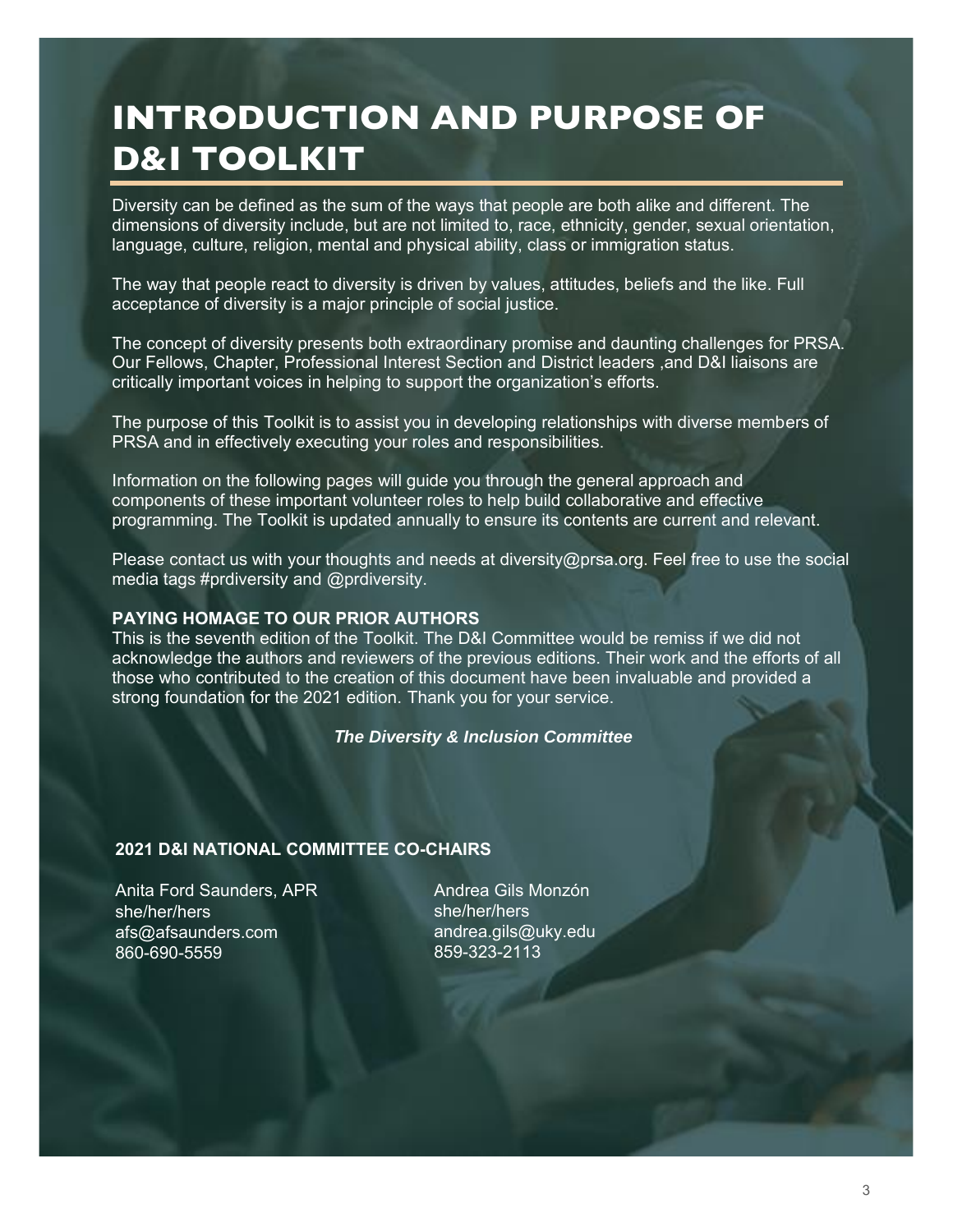### <span id="page-3-0"></span>ABOUT THE PRSA D&I COMMITTEE

PRSA's D&I Committee provides guidance, leadership and programming that undergirds the organization's D&I initiatives.

#### **Terms and Appointments**

All Committee members and officers serve one-year terms. The Chair and Vice Chair positions are appointed by the Chair-elect of the PRSA Board of Directors. Members of the Committee may serve for additional one-year terms, upon reappointment. Appointments are made by the chair of the D&I Committee in consultation with myriad parties (i.e., staff, PRSA Chair, D&I Executive Committee).

#### **Officers**

- *Chair*: The duties of the Chair or Co-chairs include, but are not limited to, running the monthly D&I Committee meetings; working closely with the appointed PRSA staff liaison and PRSA appointed Board liaison; and leading activities of the Committee as they align with fulfillment of the D&I Strategic Plan goals and objectives and/or as directed by the Board or other Committee governing documents. The Chair is also responsible for appointing subcommittee chairs, providing specific reports requested by the Board, running Executive Committee meetings and performing other duties as needed. The Chair also may represent the Committee on panels, in presentations, interviews and any other PRSA or external events.
- *Vice Chair*: The duties of the Vice Chair or concurrent Vice Chairs include, but are not limited to, service on the D&I Executive Committee and performing Chair responsibilities when the Chair is not available, and other responsibilities as needed.
- *Immediate Past Chair*: The immediate Past Chair's duties include, but are not limited to, service on the D&I Executive Committee and performing Chair responsibilities when the Chair or Vice Chair are not available, and other responsibilities as needed. In addition to this role, the Immediate Past Chair serves as the liaison to the local Chapter diversity liaison group. In this capacity, the Immediate Past Chair works with the PRSA Membership Department to maintain an up-to-date database of the Chapter diversity liaison, holds orientation calls or webinars for new Chapter liaisons and encourages Chapter liaisons to plan local programming/events that advance the priorities of the D&I Committee and the movement to be a more diverse association.

#### **Member Roles, Responsibilities**

Members of the D&I Committee are expected to contribute actively to the array of activities designed to advance the diversity and inclusion conversation within and outside PRSA. Each member is expected to fully commit to the vision and work of the D&I Committee in carrying out P[RSA's D&I Strategic](https://www.prsa.org/docs/default-source/about/diversity/d-i-strategic-plan-20-22.pdf?sfvrsn=e259e47b_0) Plan [goals](https://www.prsa.org/docs/default-source/about/diversity/d-i-strategic-plan-20-22.pdf?sfvrsn=e259e47b_0) and objectives.

### **Subcommittees**

The subcommittees of the D&I Committee are described below.

• *Executive Committee*: Determines the D&I Committee's priorities, meets a week prior to the Committee call to plan the agenda, follows up with subcommittees on work progress and updates, discusses and resolves any major issue regarding the Committee and provides final reports and updates to the PRSA Board, as needed.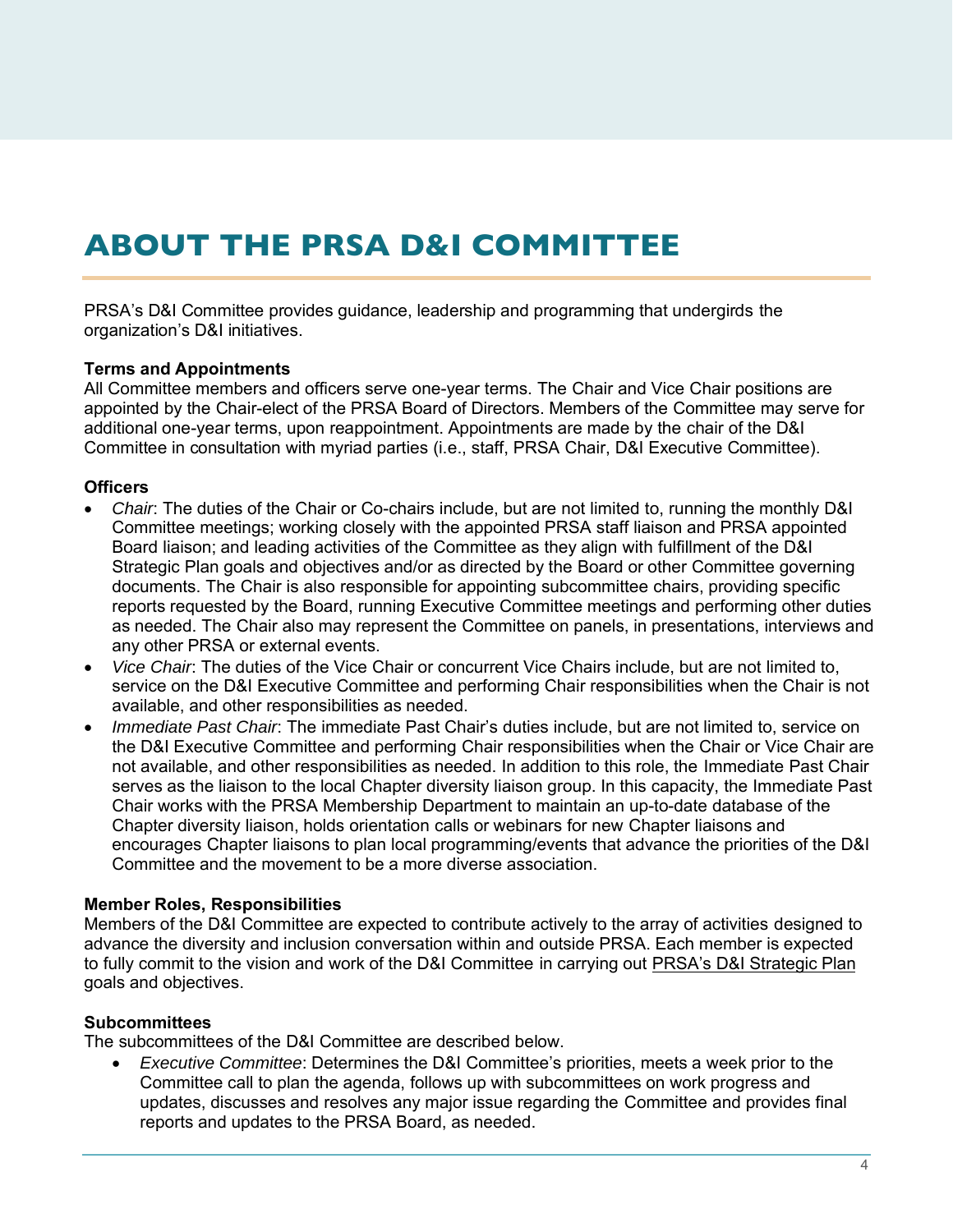- *Communications Committee*: Develops an annual communications calendar, assists in drafting or seeking volunteers to draft articles in support of the D&I Committee's annual priorities and holds monthly meetings with the assigned subcommittee. This Committee also ensures that the PRSA website is updated with new information on Committee membership as per PRSA guidelines.
- *D&I Speakers Bureau*: Performs a review and assessment of potential speakers for consideration by PRSA for conferences, panels, and presentations held each year. The focus for this group is to propose D&I experts for professional development sessions at the PRSA International Conference (ICON).
- *D&I Chapter Toolkit Committee*: Annually assesses and ensures that the elements of the Toolkit are appropriate, accurate and updated.
- *Scholarship and Awards Committee*: Oversees the promulgation of the D&I Chapter Awards program, the D. Parke Gibson Pioneer Awards program and related activities.
- *Strategic Planning Committe*e: Oversees management and execution of the D&I Strategic Plan and conducts annual member surveys in the areas of diversity and inclusion, along with other related tasks.
- *Ad hoc Committee*: Historically Black colleges and universities (HBCUs) and Hispanic serving institutions (HSIs)\*

\*Ad hoc committees are created from time to time to address a specific need.

### **Ex Officio Members**

Ex officio members include the Vice Chair for diversity of the PRSSA Board of Directors and the executive director of the PRSA Foundation. Additionally, a representative from the D&I Chapter of the Year receives the honor to appoint a representative to join the D&I Committee for a year.

### **PRSA Staff Liaison**

The PRSA staff liaison supports the D&I Committee. The staff liaison works to assist the D&I Committee in connecting with the PRSA staff, particularly the senior leadership team, to help coordinate and manage programs and initiatives of D&I interest as well as to counsel the D&I Committee. The staff liaison assists in compiling an annual roster for the D&I Committee and with scheduling some of the meetings and calls needed regularly. The staff liaison also functions as a member of the D&I Committee.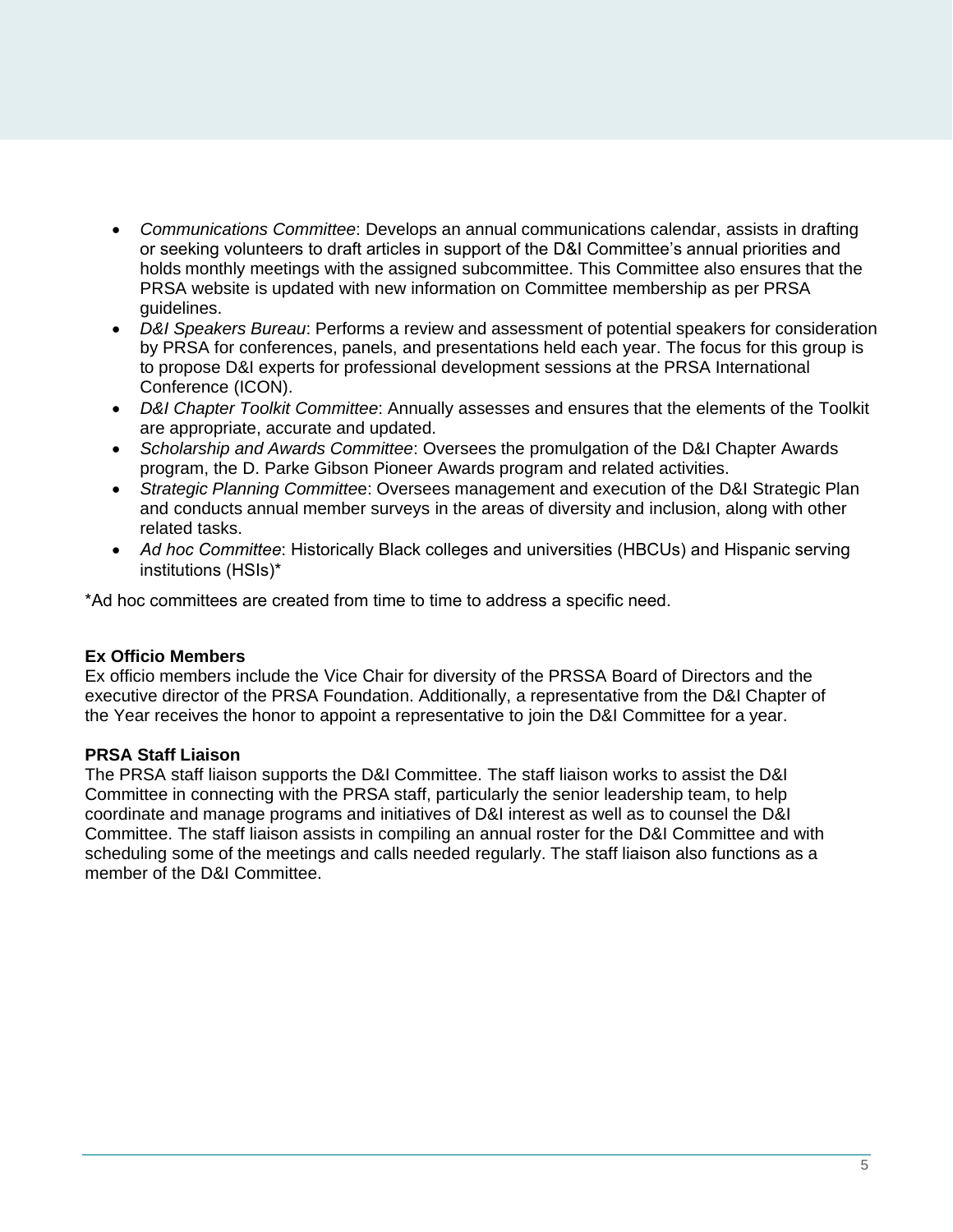### <span id="page-5-0"></span>DIVERSITY AND INCLUSION STATEMENT

In lieu of a definition of diversity and inclusion, the D&I Committee is focused on providing a contextual overview of these areas. Further, the D&I Committee believes that diversity in the context of PRSA may serve to "exclude" areas, communities, interests, etc. Recognizing that members and Chapter D&I liaisons will require information to frame efforts, the diversity and inclusion statement below was developed and approved for use:

*Diversity and inclusion are integral to the evolution and growth of PRSA and the public relations industry.* 

*The most obvious contexts of diversity include race, ethnicity, religion, age, ability, sexual orientation, gender, gender identity, country of origin, culture and diversity of thought. However, in a rapidly changing society, diversity continues to evolve and can include class, socioeconomic status, life experiences, learning and working styles, and personality types and intellectual traditions and perspectives, in addition to cultural, political, religious and other beliefs.* 

*These defining attributes impact how we approach our work, connect with others and move through the world.* 

*Inclusion, according to the Society for Human Resource Management (SHRM), is defined as "the achievement of a work environment in which all individuals are treated fairly and respectfully, have equal access to opportunities and resources, and can contribute fully to the organization's success."* 

*Inclusion is not just about having that "seat at the table" but is about ensuring everyone's voice is heard and fully considered.* 

*Diversity and inclusion are proactive behaviors.* 

*Respecting, embracing, celebrating and validating those behaviors are integral to PRSA's DNA. Diversity and inclusion are vital to the success of our profession, our members and the communities in which we live and work. It is essential and is our responsibility as members of PRSA to carry this forward.*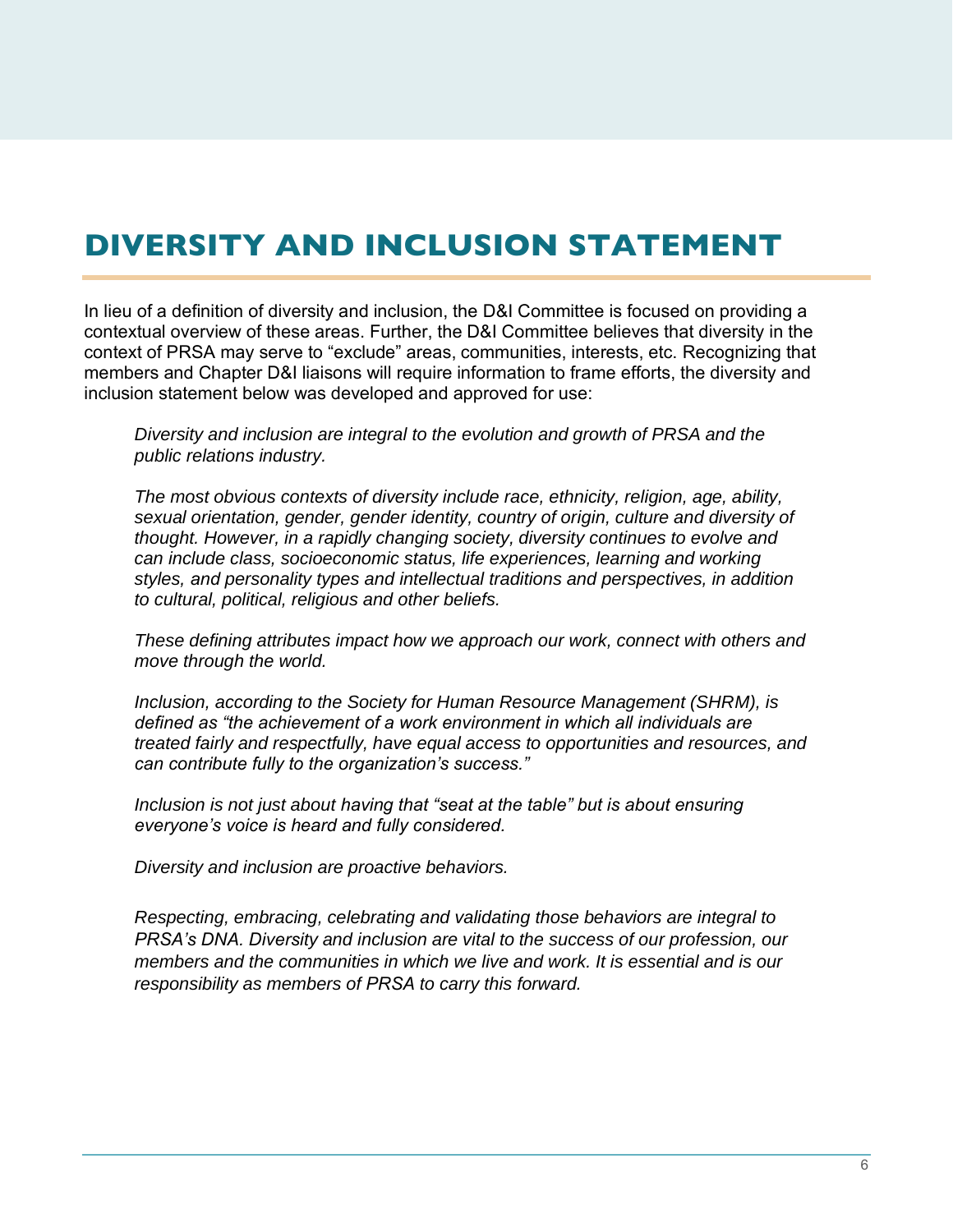# <span id="page-6-0"></span>D&I LIAISON ROLE DESCRIPTION

The D&I liaison plays an essential role within every facet of PRSA. The Chapter D&I liaison, along with Chapter leadership, is responsible for creating and implementing plans to promote diversity and inclusion, explaining the importance of diversity as a key principle within each Chapter and supporting and engaging new and current volunteers of diverse backgrounds.

Likewise, Districts and Sections need to incorporate D&I leadership into their operating structure in ways that are most effective for membership. It is strongly recommended that a D&I liaison be appointed to the executive committee or a subcommittee created to promote a culture of diversity and inclusion in all Section and District activities.

A significant part of the D&I liaison role is promoting and developing programs to enhance understanding of diversity and inclusion issues. Additionally, working with historically Black colleges and universities (HBCUs) as well as Hispanic serving institutions (HSIs) within the regions where the Chapters exist is an important part of the work. This includes engagement with the associated Faculty Advisers of the HBCUs and HSIs in their areas.

Finally, a key expectation is that the D&I liaison works with the Chapter, Section or District leadership and membership Chair in the establishment of a plan and annualized D&I Calendar of Events.

Below are additional considerations for the D&I liaison role:

- $\circ$  Develop the D&I short-term and long-term goals, and organize a group of volunteers to help with D&I initiatives.
- o Design programs that reinforce diversity and inclusion within the Chapter, Section or District.
- $\circ$  Work with Chapter, Section or District leadership to ensure that communications (website, social media pages, etc.) are consistent with the practices and culture of PRSA.
- o Maintain diversity metrics.
- $\circ$  Act as a liaison to underrepresented groups within the Chapter, Section or District and work to ensure that all voices are heard.
- $\circ$  Participate in quarterly conference calls to discuss and review initiatives led by the D&I Committee.
- $\circ$  Utilize the annually updated Toolkit and Do's and Don'ts lists as resource for efforts.
- o Work to align and implement D&I activities into annual programming.
- o Plan Chapter-, Section- or District-based activities during PRSA's Diversity & Inclusion Month.
- $\circ$  Support the D&I Strategic Plan goals and objectives of the D&I Committee by sharing announcements, posts and events with the members.
- $\circ$  Evaluate if the Chapter, Section, or District is in a position to apply for PRSA D&I awards.
- $\circ$  Participate in quarterly calls with the D&I Committee leadership and other D&I liaisons to learn best practices.
- $\circ$  Provide a one-page update of the Chapter's, Section's, or District's D&I activities for the year to the local Chapter and to the D&I Chair. *(The D&I Committee will provide a template for this report.)*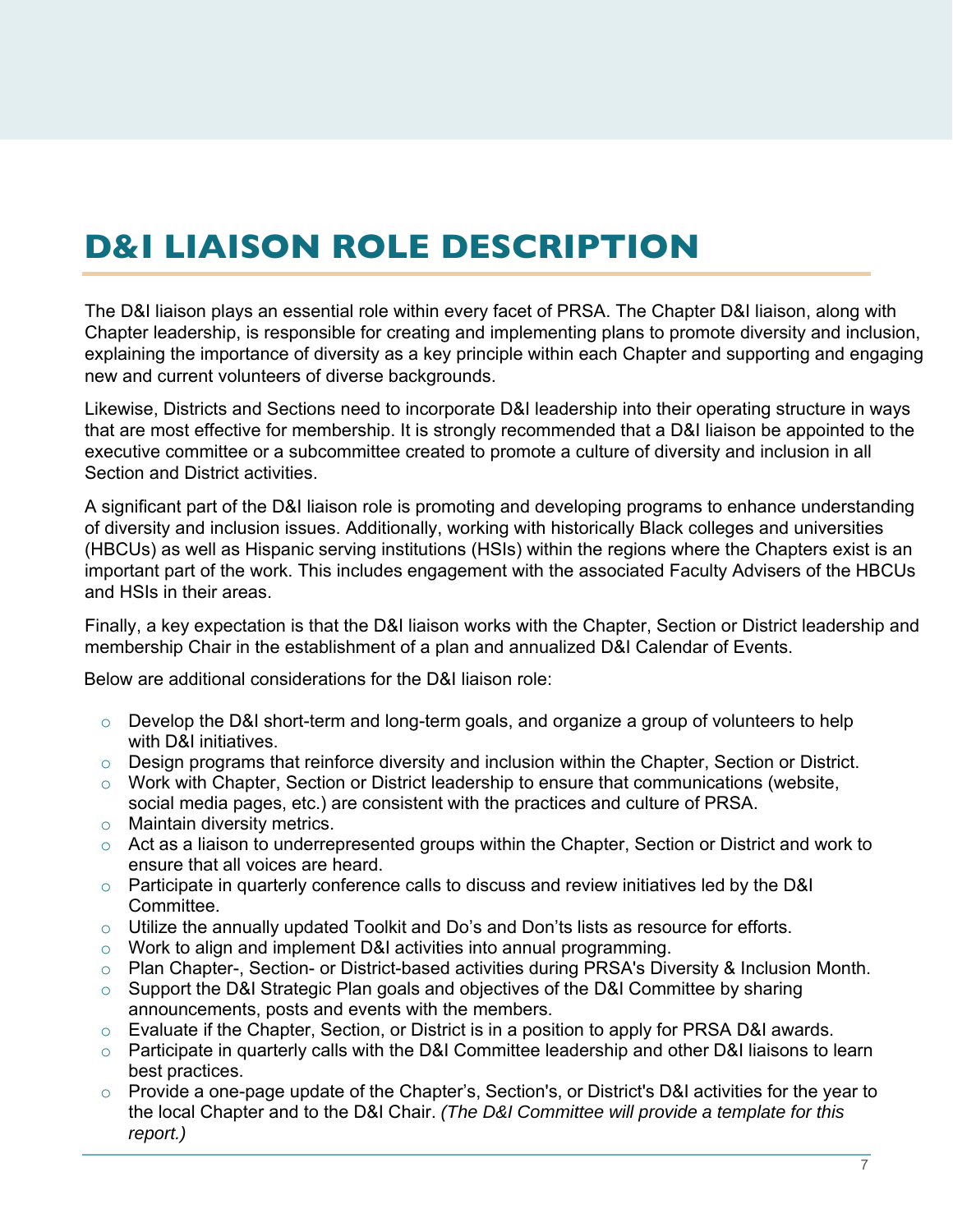# <span id="page-7-0"></span>ABOUT THE PRSA FOUNDATION

### *Rising Talent. Raising Diversity.*

The PRSA Foundation is an independent, 501(c)I(3) charitable organization committed to promoting diversity among public relations professionals and their organizations to enable them to best serve the public good and address the needs of a diverse world.

The PRSA Foundation supports programs that attract, assist and prepare young adults to enter the public relations profession, and works with employers and industry organizations to create workplacebased inclusion efforts to welcome, support and retain a diverse workforce.

Headquartered in New York City, with a 25-person Board led by an executive director, the PRSA Foundation was chartered under section 403 of the New York State Corporation Law as a not-for-profit organization.

As one of its primary functions, the PRSA Foundation invests in the next generation of public relations practitioners by awarding scholarships and grants to students active in PRSSA campus Chapters as well as other deserving undergraduate and graduate students in the U.S. and around the world. Visit [www.prsafoundation.org/scholarships-awards](https://www.prsafoundation.org/scholarships-awards/) for an overview of scholarships available.

The PRSA Foundation's signature event is the Paladin Awards, with proceeds from the evening going to awards and scholarships as well as industry education, research and awareness initiatives to help promote diversity and inclusion within public relations. The event honors industry leaders who have made an indelible impact on the community, particularly in the struggle to open the doors of diversity and inclusion for the next generation of public relations leaders.

In 2018, the PRSA Foundation, in partnership with the Museum of Public Relations*,* published the book "Diverse Voices" that features interviews with more than 40 multicultural corporate, academic and PR agency leaders. The book is accompanied by a lesson plan and is presently being taught within university courses at numerous universities including DePaul University, University of Florida, Boston University and Baruch College.

Most recently, the PRSA Foundation joined forces with distinguished organizations such as PRSA, the Page Society, the PR Council, the Institute for Public Relations, and The Plank Center to launch the Diversity Action Alliance, a coalition of public relations and communications leaders, to accelerate progress in the achievement of meaningful and tangible results in diversity, equity and inclusion across the profession.

Below are websites that pr[ovide additional information:](mailto:susan.belanich@prsafoundation.com)

- PRSA Foundation: prsafoundation.org
- Diversity Action All[iance: diversityactionallian](http://www.prsafoundation.org/)ce.org
- "Diverse Voices" book: [d](http://www.diverseleadership.net/)[iverseleadership.net](http://www.diversityactionalliance.org/)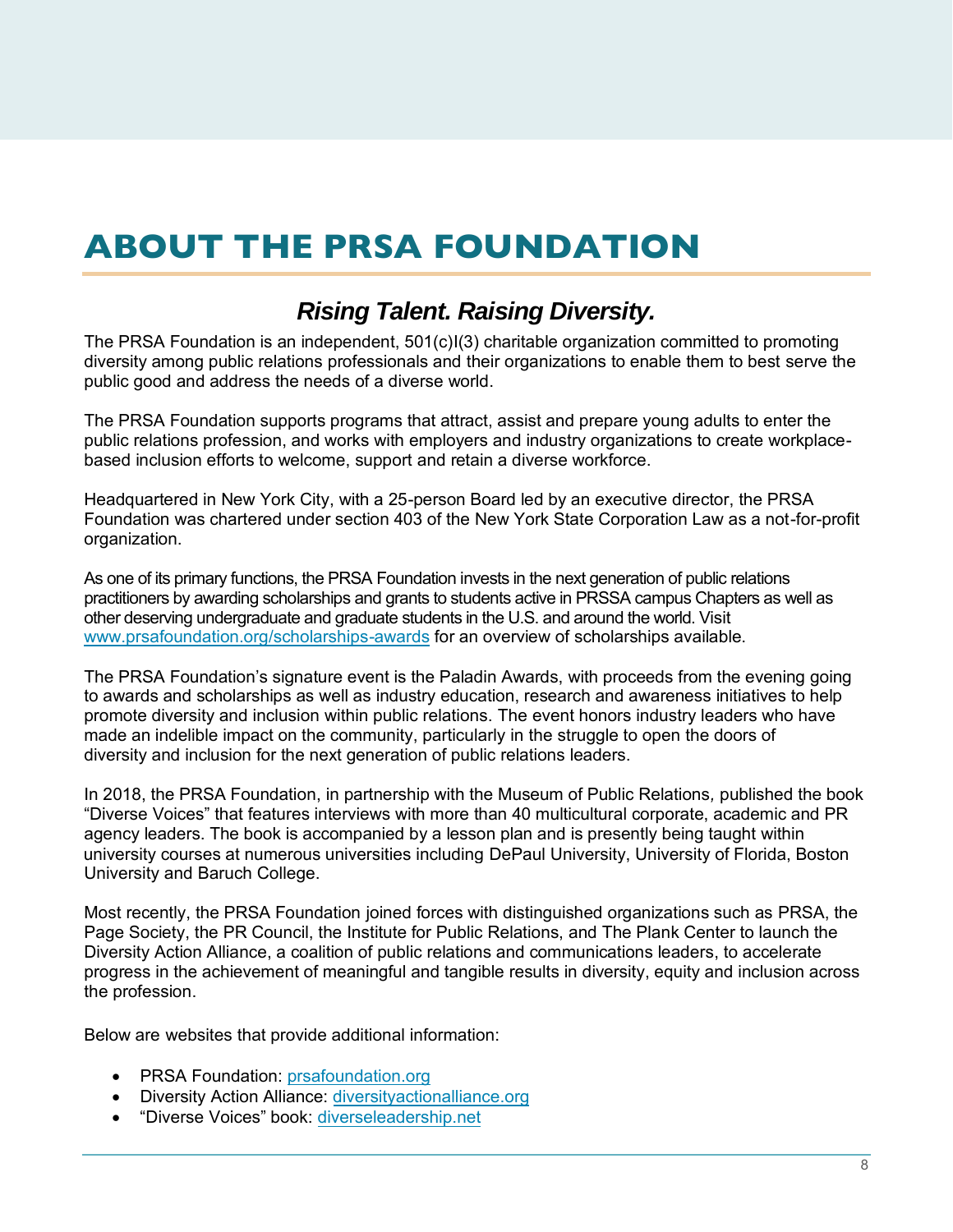# <span id="page-8-0"></span>DO'S & DON'TS FOR D&I LIAISONS

The job of the PRSA D&I liaison is one that is vitally important to our PRSA Chapters, Sections and Districts. There may be a desire to quickly take on the role with gusto, but below are varied "do's" and "don'ts" to ensure you remain effective while doing your job:

### **Do:**

- Develop a D&I strategic plan for your Chapter, Section or District that aligns with the PRSA D&I Strategic Plan.
- Brainstorm and seek ideas.
- Develop and send a yearlong calendar to your Chapter, Section or District.
- Proactively lay out how others can contribute to the success of your plan.
- Provide guidance on how to leverage personal and PRSA social media platforms to advance your D&I efforts and initiatives.
	- o Build guidance on acceptable/unacceptable content.
- Seek opportunities to partner with other affinity groups and civic organizations.
- Represent your Chapter, Section or District by offering to serve on or moderate panels.
- Use the Toolkit and also develop a list of resources to have readily available to refer to and share with others.
- Remain aware of the passage of prosocial programs and the elevation of trailblazers in your community and determine how to acknowledge them (social media platforms, Op-Ed, etc.).
- Tag PRSA D&I Committee and PRSA Foundation in addition to your Chapter, Section or District on significant posts. #prdiversity, @prdiversity, @prsafoundation.
- Participate in monthly/quarterly meetings of the D&I Committee.
- Consider a succession plan and select a Vice Chair.

### **Don't:**

- Take on too much or try to go it alone.
- Get overwhelmed.
- Be intimidated by the moment. Breathe.
- Allow yourself to be defined as having the answers to how to solve all inequities.
- Be afraid to add your voice to the conversation.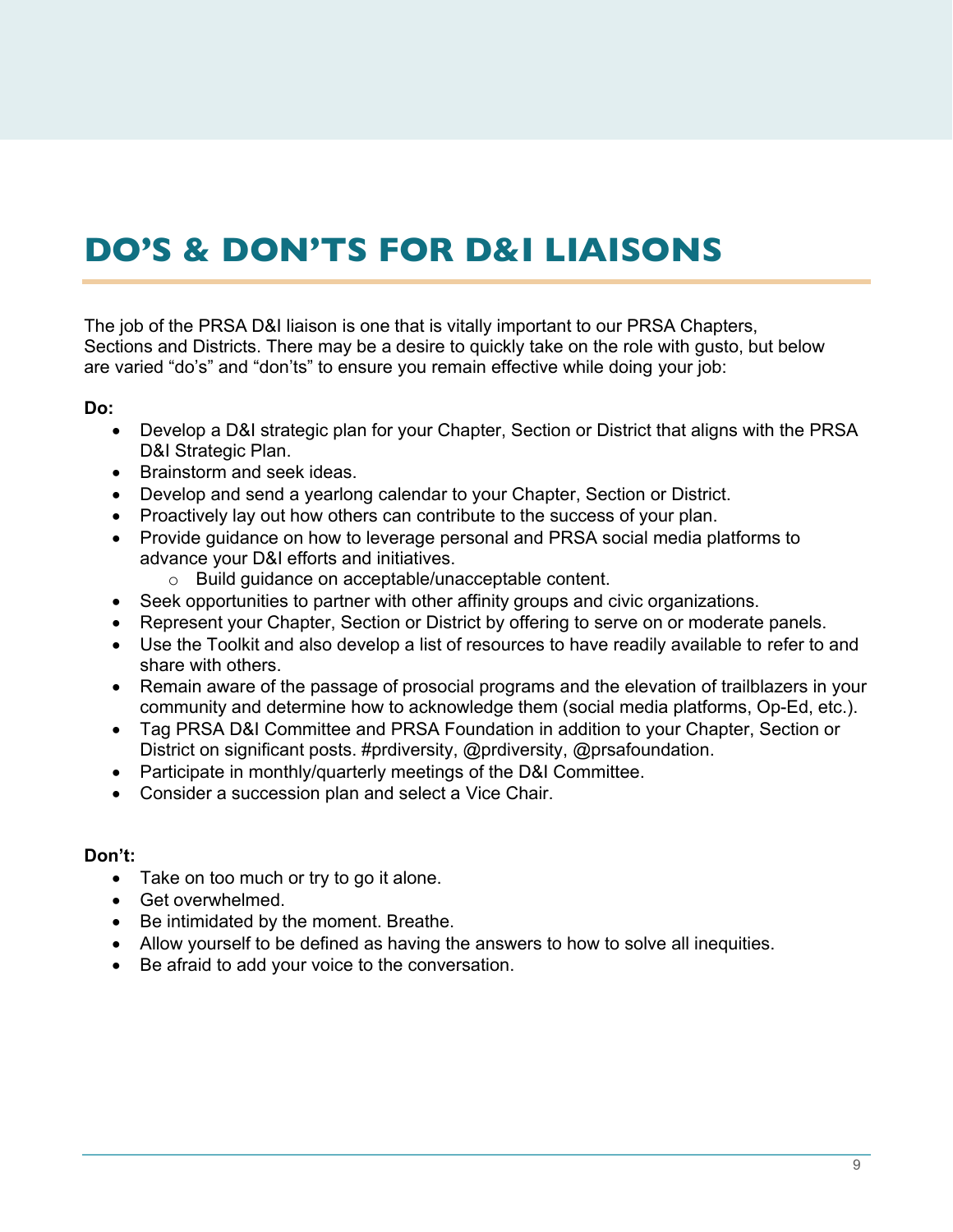### <span id="page-9-0"></span>ENGAGING WITH YOUR LOCAL PRSSA STUDENTS AND FACULTY ADVISERS AT HBCUs AND HSIs

The D&I Committee has established an ad hoc committee on historically Black colleges and universities (HBCUs) and Hispanic serving institutions (HSIs). Conversations with PRSSA Faculty Advisers at these institutions have revealed a consistent need for support both in professional development and financial resources for local PRSSA Chapters. There are often opportunities that are not available for students and Faculty Advisers from these institutions. The lack of these resources should never prevent students or their Faculty Advisers from taking advantage of the exceptional assets PRSA has to offer. After numerous insightful conversations with Faculty Advisers from HBCUs and HSIs, we offer some recommendations to strengthen our collective commitment to the principles of diversity and inclusion and future practitioners. To that end, below are recommendations for your engagement in this regard:

- Help to diversify the industry by supporting minority candidates who aspire to a career in public relations by helping them develop industry familiarity and knowledge, relevant skills and a network of professional contacts.
- Be generous in offering internship and/or mentorship opportunities. Even though your business or organization may not have a formal paid or unpaid internship program, be creative about offering exposure to a professional work environment.
- Meet students where they are. PRSA Chapters can build in joint meetings with PRSSA Chapters, not only inviting them to your meetings but by attending their meetings.
- At the PRSA Chapter level, host training sessions with the PRSSA Chapters consistently and regularly.
- Have agency, corporate and other speakers come to campuses to help with LinkedIn profiles, professional social media presence and resume writing and interviewing.
- Work closely with local PRSSA Chapters or diversity departments at local colleges/universities in addition to specific HBCUs and HSIs.
- If your PRSA Chapter has a strong relationship with a sponsor, partner with the sponsor in support of diverse students. The advantage of "priming the pipeline" benefits students, your PRSA Chapter and the sponsor.
- Set aside a fundraising event for the sole purpose of sending a student or students to a District event or the PRSA International Conference.
- Partner with students or student groups to drive diversity and inclusion initiatives locally, or to implement a new program or project for the community.
- Ask PRSA Chapters to offer PRSSA International Conference sponsorship/underwriting for students and Faculty Advisers to attend.

These are just some suggestions on how your PRSA Chapter, Section or District can strengthen its relationship with PRSSA students and their Faculty Advisers at HBCUs and HSIs. These suggestions are not all-encompassing. We encourage PRSA members to create opportunities that fit the personalities of their Chapter, Section or District and the needs of diverse students within their reach.

Our commitment to providing opportunities for students from diverse backgrounds has never been stronger. Members of the D&I Committee will continue the dialogue with Faculty Advisers — with emphasis on those at HBCUs and HSIs — and continue to develop strategies and tactics to meet these needs.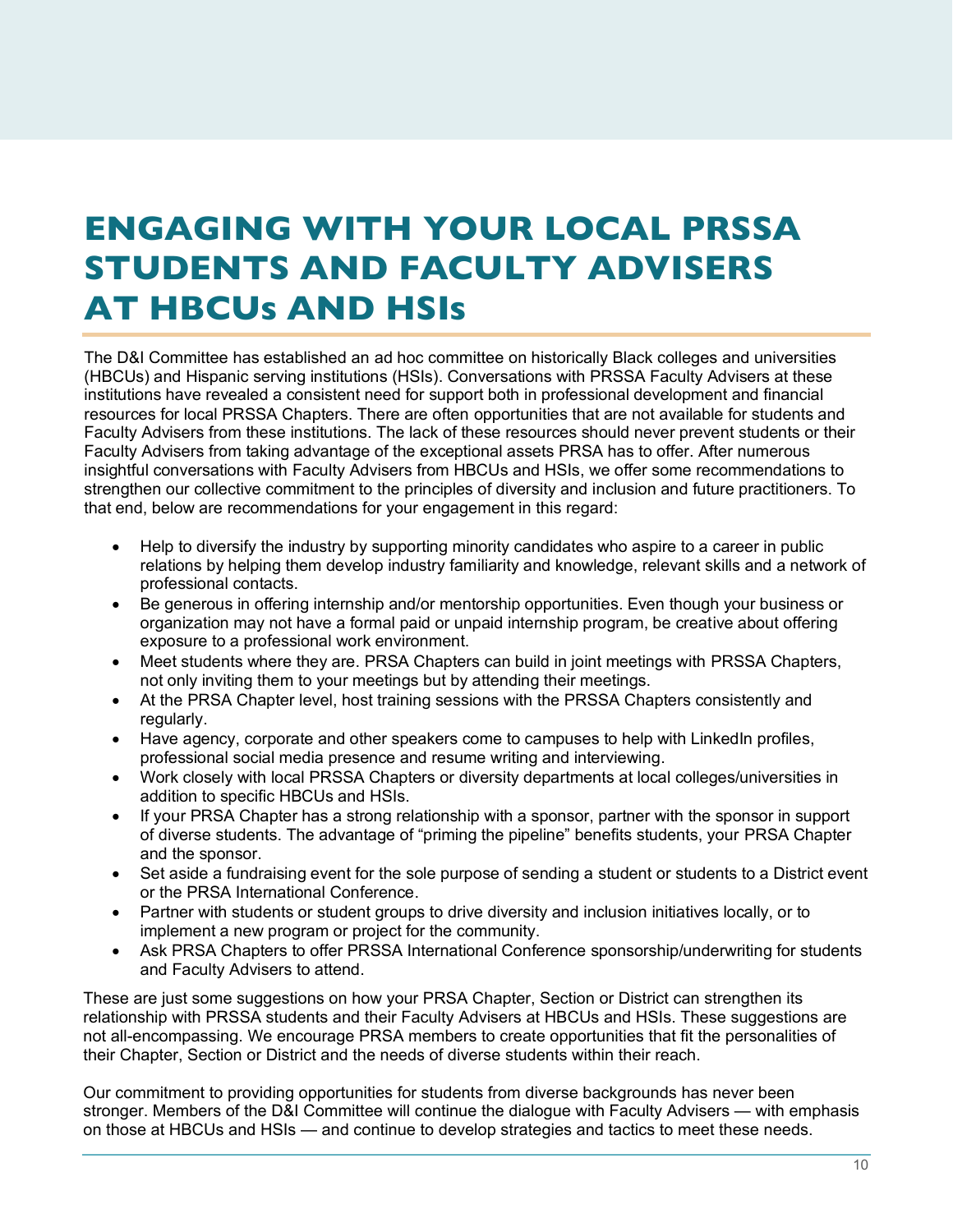### <span id="page-10-0"></span>ABOUT D&I AWARDS PROGRAMS: CHAPTER DIVERSITY AND D. PARKE GIBSON PIONEER AWARDS

### **Chapter Diversity Awards**

Chapter diversity awards are given to Chapters that embody and demonstrate key values in diversity. Winners are announced at the PRSA International Conference. Up to three Chapters may be recognized with financial awards for their diversity programming, be featured on the PRSA Diversity webpage and be awarded with participation in D&I Committee initiatives (webinar, Twitter chat/social media events).

Each year, PRSA spotlights several Chapters for their activities promoting diversity and inclusion. The D&I Chapter Award is given to Chapters that embody and demonstrate key values in diversity and inclusion, and that contribute to advancing diversity as shown by submissions of their best practices and/or case studies. These awards recognize their local efforts as well as provide further support for continued achievements at the Chapter level. Deadline for entries is Sept. 1 [annually.](https://prssa.submittable.com/submit/155996/prsa-chapter-diversity-and-inclusion-award) 

[Download the application here.](https://prssa.submittable.com/submit) Submit your entry with supporting documents via the website or by email at [diversity@PRSA.org](mailto:diversity@PRSA.org) with your Chapter's name in the subject line.

### **D. Parke Gibson Pioneer Award**

Establ[ished in 1990, the D. Parke Gibson Pioneer Award is](https://www.prsa.org/docs/default-source/about/diversity/wisconsinse-2019.pdf?sfvrsn=819ee84_0) PRSA's highest individual honor [presented to a comm](https://www.prsa.org/docs/default-source/about/diversity/wisconsinse-2019.pdf?sfvrsn=819ee84_0)unications professional who has contributed to increased awareness of the public relations profession within multicultural communities, and has participated in heightening aware[ness of issues that meet the needs of these diverse communities. This award memorializes](https://www.prsa.org/docs/default-source/about/diversity/orangecounty-2019.pdf?sfvrsn=6b5d1f80_0) [one of PRSA's pioneers.](https://www.prsa.org/docs/default-source/about/diversity/orangecounty-2019.pdf?sfvrsn=6b5d1f80_0)

Gibs[on established the first black-owned public relations firm in the early 1960s and his impact](https://www.prsa.org/docs/default-source/about/diversity/houston-2019.pdf?sfvrsn=4d7a1b2e_0) is still felt decades later. He published "Race Relations and Industry," a periodic report on equalopportunity compliance, and "The Gibson Report," a marketing guide on the black consumer market. His 1969 book, "The \$30 Billion Negro," showed large companies and corporations how they needed to alter communications strategies to appeal to the increasingly affluent African American community.

[Download the application here.](https://www.prsa.org/conferences-and-awards/awards/individual-awards/parke-gibson-award) Deadline for entries is Sept. 1 annually. The winner is announced at the PRSA International Conference.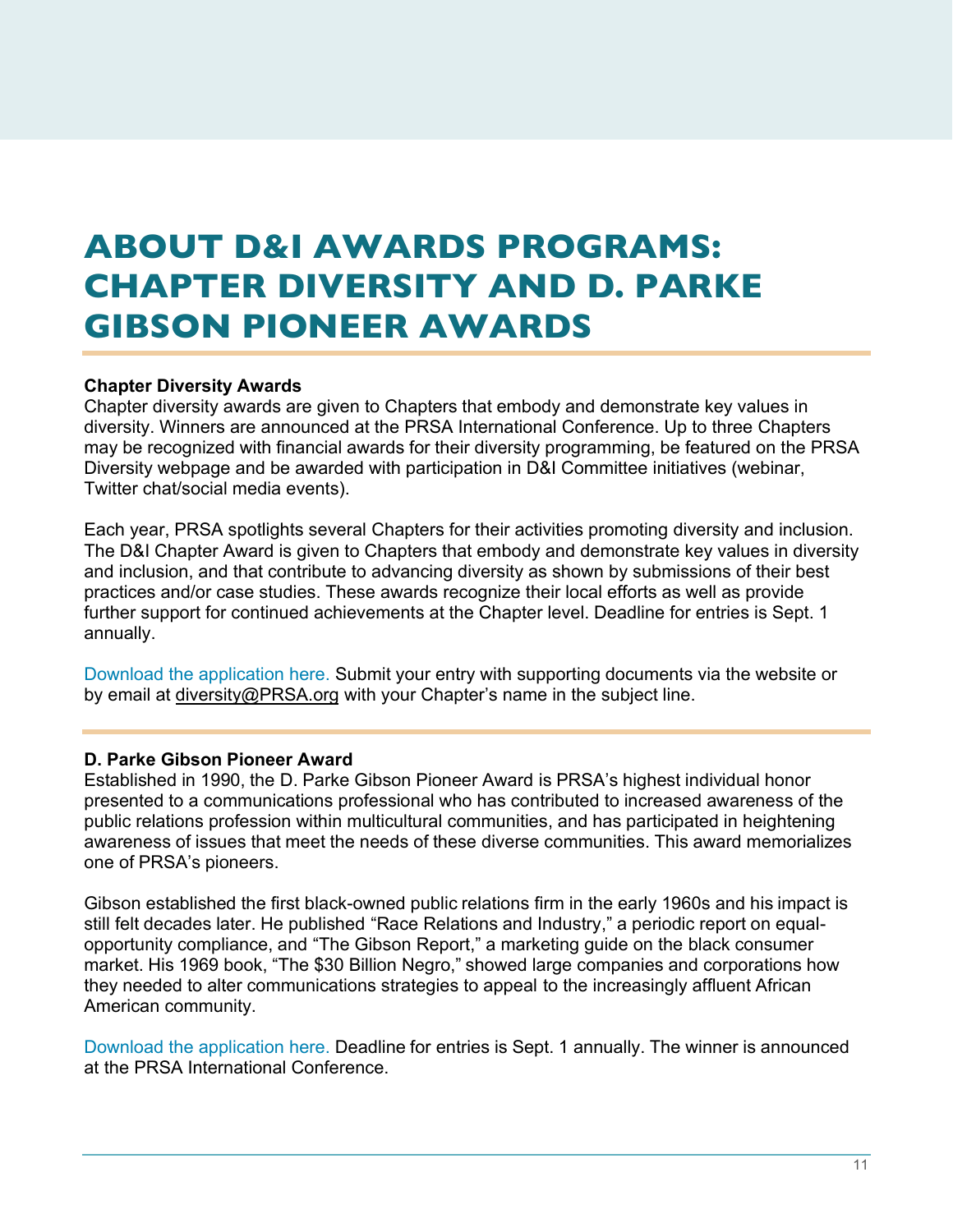### <span id="page-11-0"></span>D&I CALENDAR OF EVENTS

Recognizing that programming efforts by the D&I liaison can be helped through knowledge of national celebrations of diversity and inclusion, this initial calendar of activities is intended to provide insights and information for execution of Chapter-, Section- or District-specific and coordinated activities.

| <b>MONTH</b>     | <b>AREA</b>                                                                    |  |  |  |
|------------------|--------------------------------------------------------------------------------|--|--|--|
| January          | New Year/Welcome                                                               |  |  |  |
|                  | <b>PRSA Foundation Scholarships</b>                                            |  |  |  |
|                  | The window for scholarship submission typically opens annually in January with |  |  |  |
|                  | a deadline of end of May.                                                      |  |  |  |
|                  |                                                                                |  |  |  |
| <b>February</b>  | Black History Month (in USA and Canada)                                        |  |  |  |
| <b>March</b>     | Women's History Month                                                          |  |  |  |
|                  | National Developmental Disabilities Awareness Month                            |  |  |  |
|                  |                                                                                |  |  |  |
| <b>April</b>     | Deaf History Month                                                             |  |  |  |
|                  |                                                                                |  |  |  |
| <b>May</b>       | Asian American & Pacific American Heritage Month                               |  |  |  |
|                  | Congrats to PRSSA graduates.                                                   |  |  |  |
|                  |                                                                                |  |  |  |
| June             | LGBTQ+ Pride Month                                                             |  |  |  |
|                  |                                                                                |  |  |  |
| July             | D. Parke Gibson Pioneer Award/D&I Chapter Award                                |  |  |  |
|                  | The window for scholarship submission typically opens annually in July with a  |  |  |  |
|                  | deadline in September.                                                         |  |  |  |
| <b>August</b>    | <b>OPEN</b> (suggestions in Appendix)                                          |  |  |  |
|                  |                                                                                |  |  |  |
| <b>September</b> | Hispanic Heritage Month                                                        |  |  |  |
|                  |                                                                                |  |  |  |
| <b>October</b>   | PRSA D&I Month                                                                 |  |  |  |
|                  | National Disability Employment Awareness Month                                 |  |  |  |
|                  | PRSA International Conference Diversity and Inclusion Celebration              |  |  |  |
|                  | <b>D&amp;I Member Survey</b>                                                   |  |  |  |
|                  | Unconscious Bias Training (Leadership Rally)                                   |  |  |  |
|                  |                                                                                |  |  |  |
| <b>November</b>  | Native American Heritage Month                                                 |  |  |  |
|                  |                                                                                |  |  |  |
| <b>December</b>  | <b>OPEN</b> (suggestions in Appendix)                                          |  |  |  |
|                  |                                                                                |  |  |  |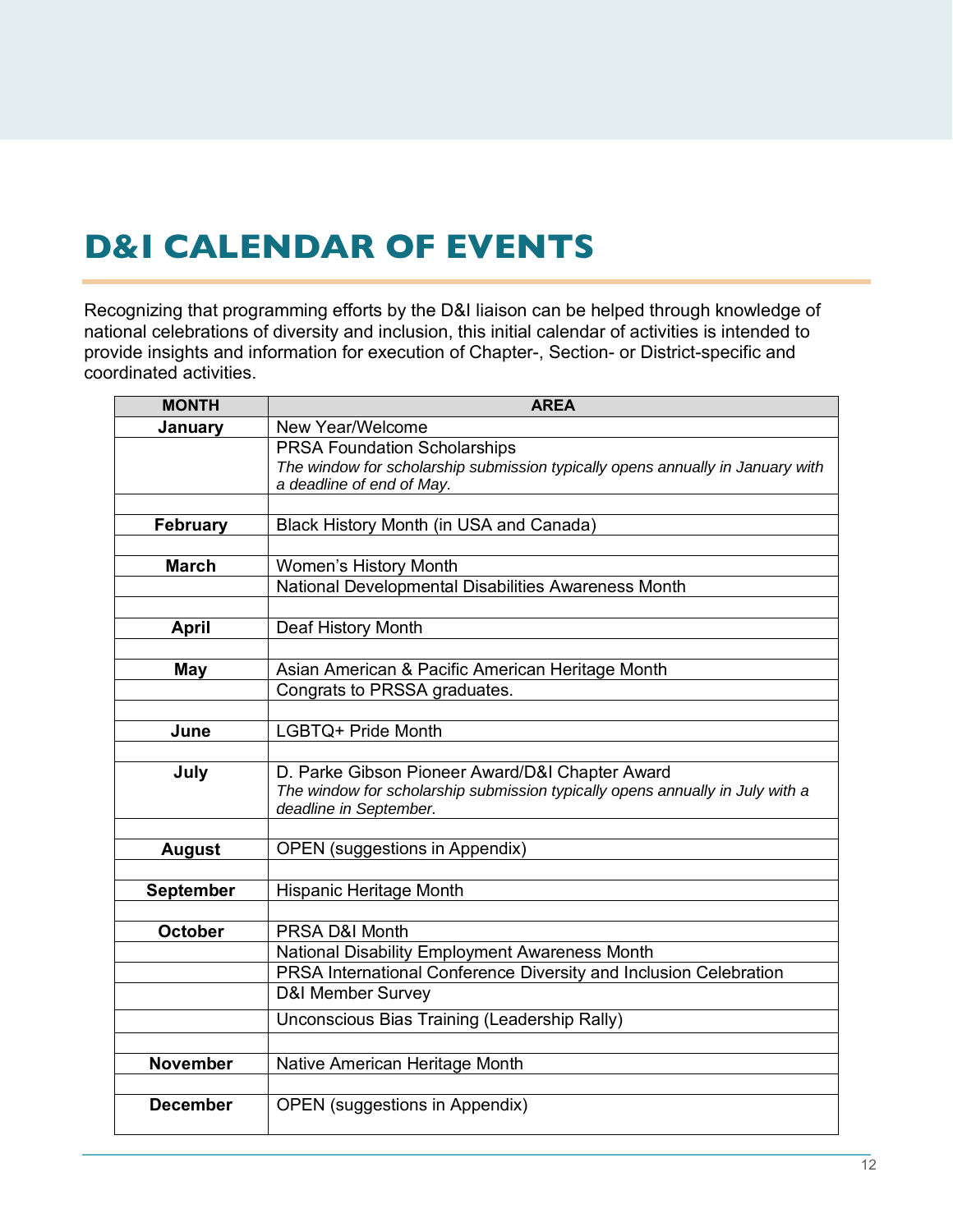# <span id="page-12-0"></span>D&I LIAISON RESOURCES

[Voices4Everyone](https://voices4everyone.prsa.org/) is a recent initiative by PRSA that supports a national conversation building mutual understanding, trust, and civic engagement through more inclusive civil discourse. For the most up-to-date D&I resources, visit [voices4everyone.prsa.org/diversity/.](https://voices4everyone.prsa.org/diversity/)

The following resources are organized to help Chapters, Sections, and Districts better utilize the PRSA D&I Calendar and empower D&I liaisons to customize programming for their members. The D&I Committee also continues to host webinars on relevant topics, which can be found under Diverse Dialogues at [prsa.org/diverse-dialogues](https://www.prsa.org/diverse-dialogues).

### **January** – General D&I Education

[Partnerships & Collaborations Can Advance](https://www.prsa.org/diverse-dialogues?jwsource=cl) the D&I Movement (Diverse Dialogues) [Why DE&I Needs to Be More than an HR Initiative](https://prsay.prsa.org/2021/03/31/why-dei-needs-to-be-more-than-an-hr-initiative/) (PRsay) [Pitfall to Avoid When Mentoring Diverse Professionals](https://mydigitalpublication.com/publication/?m=53580&i=695354&p=10) (Strategies & Tactics) [How get serious about diversity and inclusion in the workplace](https://www.ted.com/talks/janet_stovall_how_to_get_serious_about_diversity_and_inclusion_in_the_workplace/footnotes?referrer=playlist-work_smarter) (TED Talk) [Moving Beyond Equality: Perspectives on Achieving Inclusion Through Equity in Our](https://www.wintersgroup.com/wp-content/uploads/2019/07/MovingBeyondEquality.pdf) Organizations & Beyond (The Winters Group, 2018)

### **February** – Black History Month

[What You Need to Know about HBCUs: A Reservoir of Public Relations](https://www.prsa.org/diverse-dialogues?jwsource=cl) Talent & Desire (Diverse Dialogues) [Find Media Opportunities Beyond Black History Month or Other Observances](https://prsay.prsa.org/2021/02/08/find-media-opportunities-beyond-black-history-month-or-other-observances/) (PRsay) [Marsha R. Pitts-Phillips on Proactive D&I Efforts](https://mydigitalpublication.com/publication/?m=53580&i=666516&p=26) (Strategies & Tactics) [Code Switch](https://www.npr.org/podcasts/510312/codeswitch) (podcast) [How microaggressions](https://www.youtube.com/watch?v=hDd3bzA7450) are like mosquito bites (video clip) [13TH](https://youtu.be/krfcq5pF8u8) (Netflix film)

#### **March** – Women's History Month

[Celebrating Women in Tech](https://www.prsa.org/diverse-dialogues) (Diverse Dialogues) 5 Leadership Lessons from Top Women Executives (PRsay) [7 Phrases That Matter in Mentoring](https://mydigitalpublication.com/publication/?m=53580&i=684684&p=24) (Strategies & Tactics) [Men and Women Seeking #MeToo Congruence: Being the #MeToo Imperfect](https://www.wintersgroup.com/wp-content/uploads/2019/07/TWG-MtM_Being-the-MeToo-Imperfect-Ally-Model-1-1.pdf) Ally Model (The Winters Group, 2017)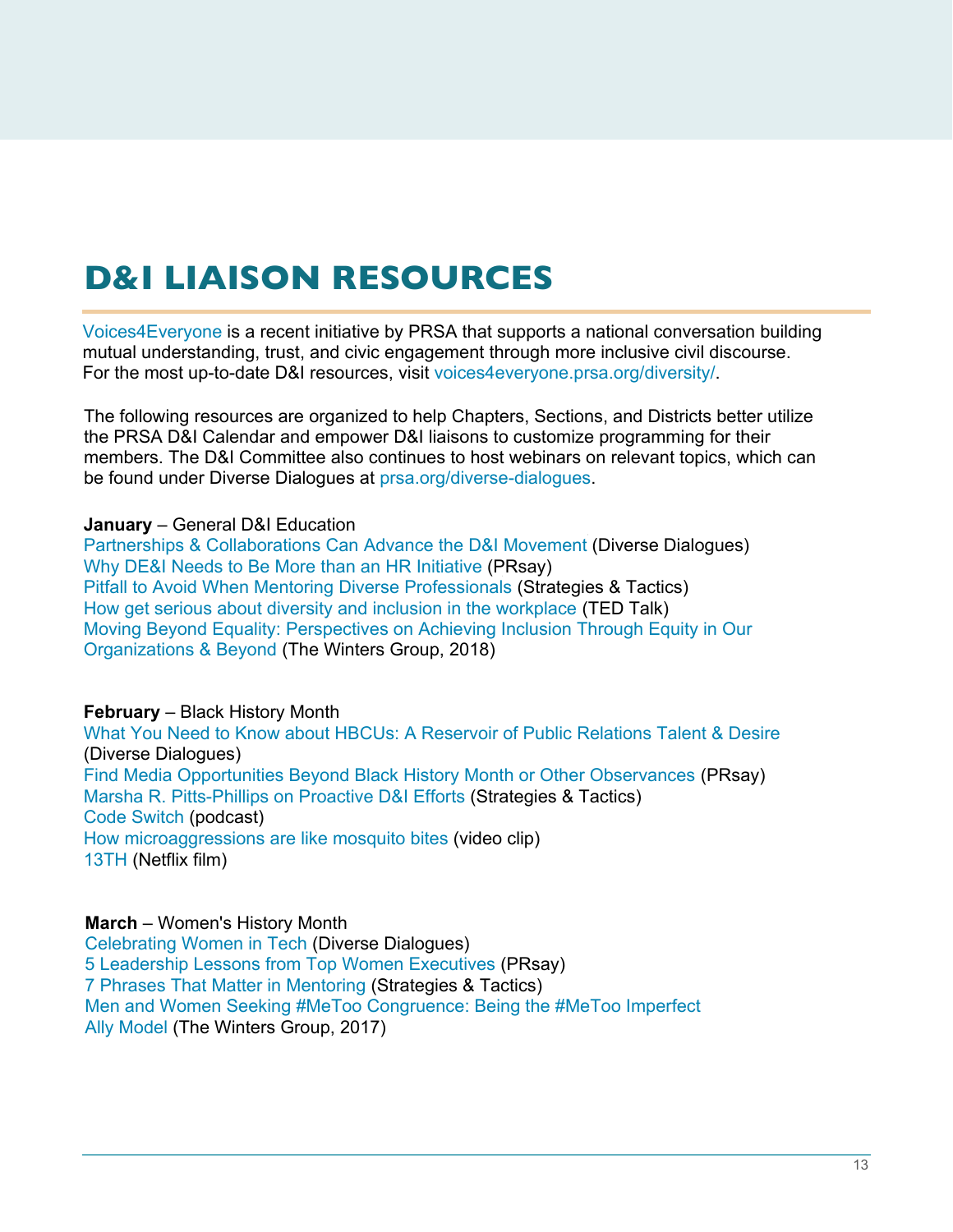### D&I LIAISON RESOURCES

### **March cont'd** – National Developmental Disabilities Month

[Widening the Aperture of Diversity to Include People with Disabilities](https://prsay.prsa.org/2020/10/23/widening-the-aperture-of-diversity-to-include-people-with-disabilities/) (PRsay) [Team Members with Disabilities Provide Fresh Perspectives](https://mydigitalpublication.com/publication/?m=53580&i=701478&p=6) (Strategies & Tactics) [I got 99 problems... palsy is just one](https://www.youtube.com/watch?v=buRLc2eWGPQ) (TEDx Talk) [Taking the 'invisible' out of invisible illnesses](https://www.youtube.com/watch?v=MxdRUh5C3Cs) (TEDx Talk) [The Accessible Stall](https://www.theaccessiblestall.com/) (podcast) [Crip Camp](https://www.youtube.com/watch?v=XRrIs22plz0) (Netflix film)

**March cont'd** – International Day of Transgender Visibility (March 31) [LGBTQ Workplace Discrimination](https://jwp.io/s/lmgdWjJp) (PRSA webinar) [Transgender Justice Initiative](https://www.hrc.org/campaigns/transgender-justice-initiative) (Human Rights Campaign) [4 Ways to Make Your Workplace Equitable for Trans People](https://www.npr.org/2020/06/02/867780063/4-ways-to-make-your-workplace-equitable-for-trans-people?fbclid=IwAR1AHwbPGEn6Vdt1CE_hpgNTfPrG8R1obTJenPyHpWAcnyzqBCaEQ8mAX38) (NPR) [Disclosure Documentary](https://www.youtube.com/watch?v=2eF4m5AJhpA) (Netflix film)

**April** – Deaf History Month [National Association of the Deaf](https://www.nad.org/resources/webinars/) (webinars) [National Deaf History Month: Exploring Deaf Culture](https://blogs.loc.gov/teachers/2013/03/national-deaf-history-month-exploring-deaf-culture-with-library-of-congress-primary-sources/?loclr=blogpic) (Library of Congress) [Deaf History Month](https://podcasts.google.com/feed/aHR0cHM6Ly9hbmNob3IuZm0vcy8yYWMwMDMzMC9wb2RjYXN0L3Jzcw/episode/MmZjOWZkMDctNTg1My00MjM1LTljMDYtYmQ1OTlmYjEzMTZh?hl=en&ved=2ahUKEwjr5q-b3ZzwAhV1MlkFHYq0AsEQjrkEegQIAxAL&ep=6) - Global Views (podcast) [Celebrating Deaf History Month](https://www.youtube.com/playlist?list=PLbpi6ZahtOH7x5cfMx4WE7oCQERxpXSvO) (YouTube playlist)

**May** – Asian American and Pacific Islander Heritage Month [Speaking Up Against Anti-Asian Racism](https://prsay.prsa.org/2021/03/22/speaking-up-against-anti-asian-racism/) (PRsay) [We Are Not Invisible](https://prsay.prsa.org/2021/04/07/we-are-not-invisible/) (PRsay) [AAPI Resource Center](https://fapac.org/AAPI-Resources) [AAPI Heritage Website](https://asianpacificheritage.gov/) (Library of Congress) [Asian Enough](https://podcasts.apple.com/us/podcast/asian-enough/id1501446978) (podcast) [Asian Pacific American Heritage Month](https://www.cbsnews.com/news/asian-pacific-american-heritage-month/) (multiple podcasts) [Watch List: Celebrate Asian American Pacific Islander Heritage Month](https://www.pbs.org/articles/2019/05/watch-list-films-that-celebrate-asian-american-pacific-islander-heritage-month/) (movies) [The Problem with Apu](https://www.youtube.com/watch?v=VmLK84a0rDk) (film available on Amazon or iTunes)

**June** – LGBTQ+ Pride Month

[Celebrating the PR Profession's LGBTQ Community](https://prsay.prsa.org/2020/06/29/celebrating-the-pr-professions-lgbtq-community/) (PRsay) [Making the Business Case for LGBTQ Inclusion](https://www.prsa.org/article/making-the-business-case-for-lgbtq-inclusion) (Strategies & Tactics) [LGBTQ Workplace Discrimination](https://jwp.io/s/lmgdWjJp) (PRSA webinar)

**July** – General D&I Education [The Problem with Diversity in PR: We Talk Too Much](https://prsay.prsa.org/2015/02/19/the-problem-with-diversity-in-pr-we-talk-too-much/) (PRsay) [Who Gets to Be Afraid in America](https://www.theatlantic.com/ideas/archive/2020/05/ahmaud-arbery/611539/) (The Atlantic) [The moral obligation to know our veterans](https://www.youtube.com/watch?v=oSWhIUiGang) (TEDx Talk)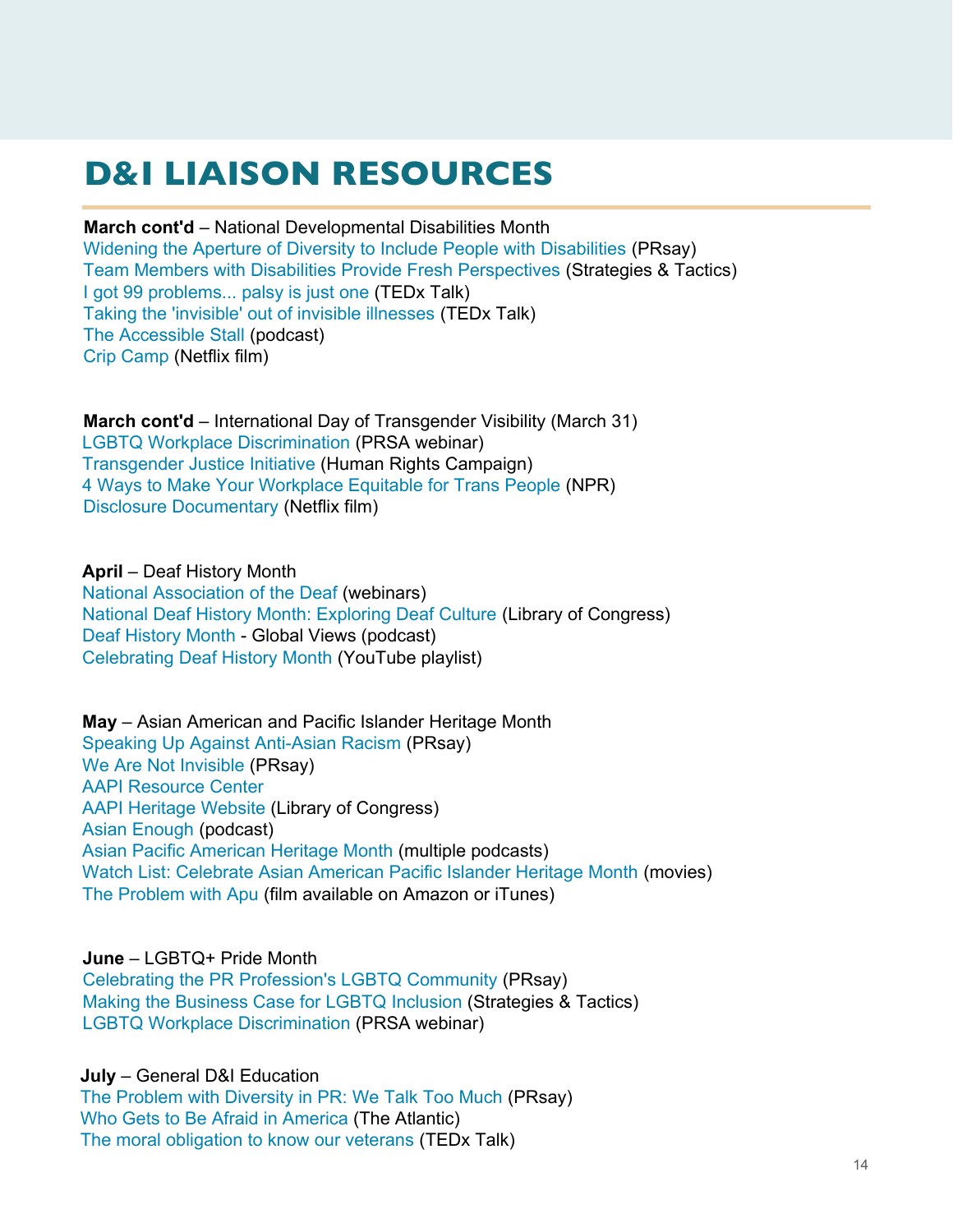### D&I LIAISON RESOURCES

### **August** – Religious Groups

[America's dynamic diversity and what it means for P](https://prsay.prsa.org/2015/02/19/the-problem-with-diversity-in-pr-we-talk-too-much/)[R professionals](https://prsay.prsa.org/2015/08/28/americas-dynamic-diversity-and-what-it-means-for-pr-professionals/) (PRsay) [Creating a Third Space: Commun](https://www.theatlantic.com/ideas/archive/2020/05/ahmaud-arbery/611539/)[icating Across Religious and Cultueral Boundaries Through](https://www.youtube.com/watch?v=oSWhIUiGang) the Arts (Associated Church Press) [Religious Literacy](https://podcasts.apple.com/us/podcast/intersectionality-matters/id1441348908) [\(Religion Communicators Council](https://religioncommunicators.org/)) [The Story of God Trailer - National Geographic](https://www.youtube.com/watch?v=X0aIuL_f6Xg) (movie) [Books on Religion](https://fivebooks.com/category/religion/) (website) [U.S. Holocaust Memorial Museum](https://www.ushmm.org/) (website)

### **September** – Hispanic Heritage Month

[The Growing Power of the Hispanic Market](https://prsay.prsa.org/2020/11/20/the-growing-power-of-the-hispanic-market/) (PRsay) [Celebrating Hispanic Heritage Month](https://www.prsa.org/article/celebrating-hispanic-heritage-month) (PRsay) [Determining the Right Hispanic Terms to Use](https://mydigitalpublication.com/publication/?i=684684&article_id=3824825&view=articleBrowser&ver=html5) (Strategies & Tactics) [Printing the Revolution! The Rise and Impact of Chicano Graphics, 1965 to No](https://americanart.si.edu/exhibitions/chicano-graphics)[w](https://www.latinousa.org/) (SAAM) Latino USA (podcast) [Gentefied](https://www.netflix.com/title/80198208) (Netflix series)

### **October** – D&I & Addressing Disinformation

[The Financial Drain of Misinformation](http://prsay.prsa.org/2021/04/22/the-financial-drain-of-misinformation/) (PRsay) [The Consequences of Misinformation](http://prsay.prsa.org/2021/03/19/the-consequences-of-misinformation/) (PRsay) [Nina Jankowicz on Disinformation and How Communicators Can Help Dispel It](https://www.prsa.org/article/trust-and-transparency-in-times-of-crisis) (PRsay) Trust and Transparency in Times of Crisis (Strategies & Tactics) [Media Literacy](https://voices4everyone.prsa.org/disinformation/disinformation-literacy/) (Voices4Everyone) [Why Educating Employees on Inclusive Language Matters](https://prsay.prsa.org/2021/04/26/why-educating-employees-on-inclusive-language-matters/) (PRsay) [4 Tips to Create an Inclusive Crisis Comms Plan](https://www.prsa.org/article/4-tips-to-develop-an-inclusive-crisis-comms-plan) (Strategies & Tactics) [Advancing Your Communication Strategy in DE&I](https://www.prsa.org/professional-development/diversity-inclusion-certificate-program) (PRSA Certificate Program) [Equal Access: Achieving Better Representation Across the Media Landscape](https://www.prsa.org/diverse-dialogues) (webinar)

### **November** – Native American Heritage Month

[Native American Heritage Month](https://nativeamericanheritagemonth.gov/) (Library of Congress) [Native American Calling](https://www.nv1.org/podcasts/native-america-calling/) (podcast) [National Museum of the American Indian](https://americanindian.si.edu/) (website) [Code Talkers](https://americanindian.si.edu/why-we-serve/topics/code-talkers/) (Why We Serve)

**December** – International Day of People with Disabilities (Dec. 3) [Being Blind Has Not Stopped Rachel Carver, APR, from a Successful PR Career](https://prsay.prsa.org/2020/10/30/being-blind-has-not-stopped-rachel-carver-apr-from-a-successful-pr-career/) (PRsay) [Widening the Aperture of Diversity to Include People with Disabilities](https://prsay.prsa.org/2020/10/23/widening-the-aperture-of-diversity-to-include-people-with-disabilities/) (PRsay) [Team Members with Disabilities Provide Fresh Perspectives](https://mydigitalpublication.com/display_article.php?id=3987745&view=701478) (Strategies & Tactics) [Crip Camp](https://www.youtube.com/watch?v=XRrIs22plz0) (Netflix film)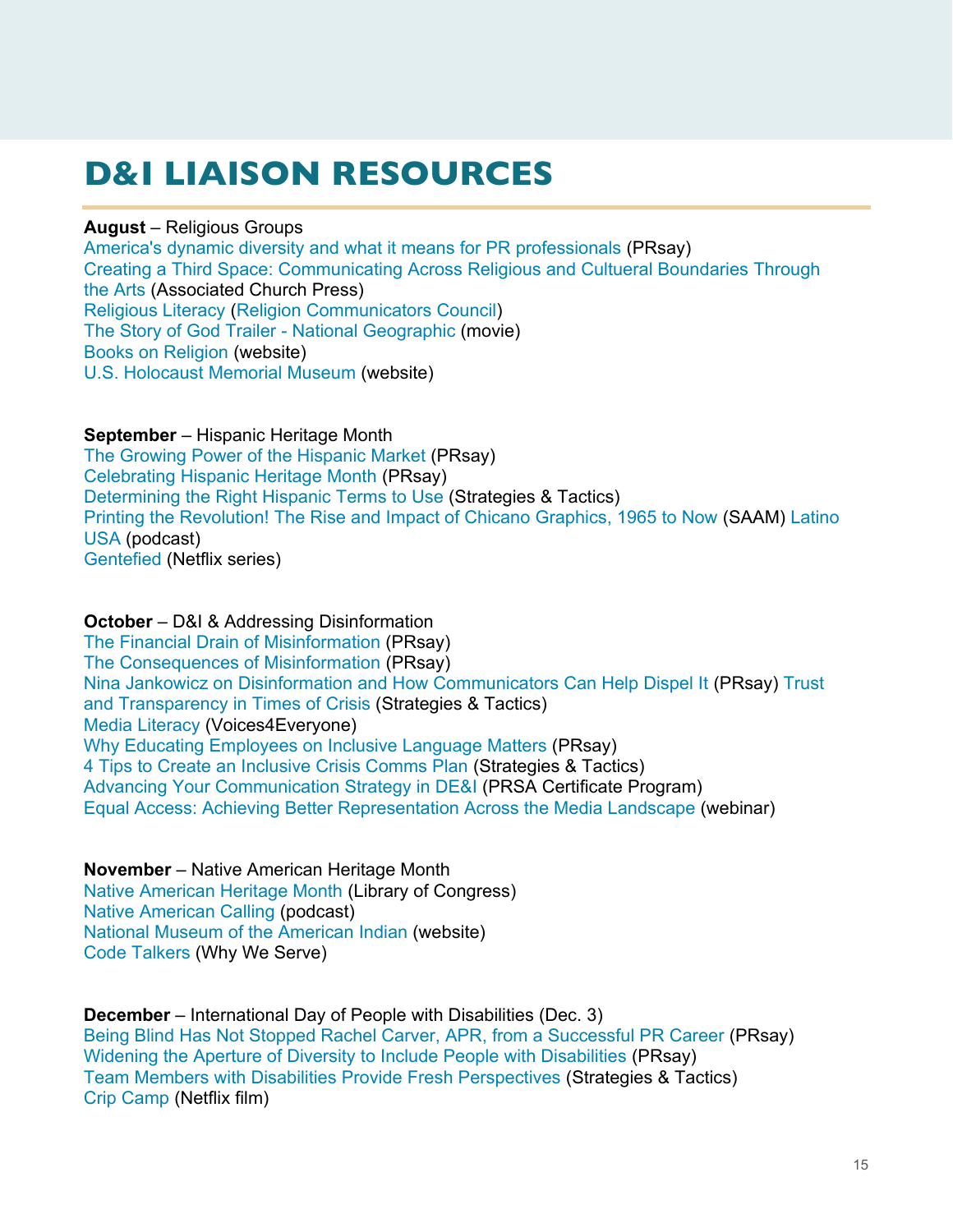### APPENDIX



In businesses and organizations large and small, the importance, relevance and impact of strategic diversity and inclusion (D&I) efforts, and most importantly the "business case" for D&I, are becoming better understood. Last year, PRSA launched its 2020–2022 D&I Strategic Plan (click to [download\)](https://www.prsa.org/docs/default-source/about/diversity/d-i-strategic-plan-20-22.pdf) that [will gu](https://www.prsa.org/docs/default-source/about/diversity/d-i-strategic-plan-20-22.pdf)ide the organization over the course of three years to help achieve targeted milestones.

This three-year strategic plan was drafted by the D&I Strategic Planning team with input from myriad teams including the PRSA staff and Board of Directors and is based on the 11-month research initiative launched in 2019 among PRSA members.

The overarching goal of PRSA's trailblazing plan is to "position PRSA as a model for the communications profession, reflecting exemplary leadership in diversity and inclusion." The plan details tactics and strategies supporting four objectives:

- **1. Increase awareness and understanding of PRSA as a diverse and inclusive organization among its members and staff by 15% by 2023.**
- **2. Increase diverse representation among leadership throughout all levels of PRSA by 25% by 2023.**
- **3. Increase awareness of PRSA as a diverse and inclusive organization among external stakeholders by 15% by 2023.**
- **4. Increase and retain the number of multicultural students in PRSSA and new multicultural professionals into PRSA by 15% by 2023.**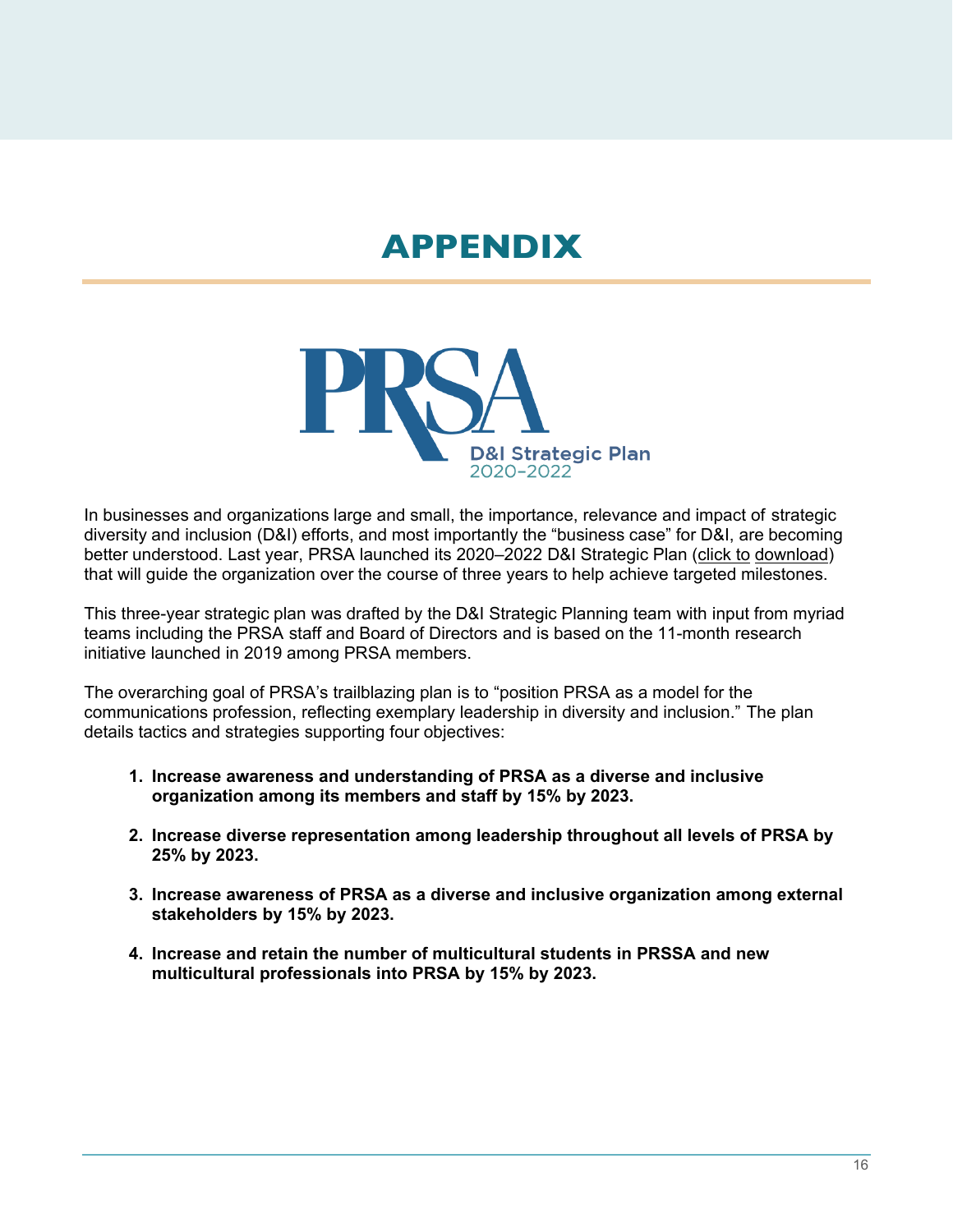### **Your Guide To Creating a D&I Statement**

### **Helpful References**

- [How Communicators Can Lead the Way on Diversity and Inclusion.](https://www.prnewsonline.com/diversity-inclusion-PRSA)
- [Writing a Diversity and Inclusion Statement: How to Get it Right.](https://www.uschamber.com/co/start/strategy/writing-diversity-and-inclusion-statement)
- [Inequity is Ubiquitous How "Diversity & Inclusion" is the Case Study.](https://www.tidalequality.com/blog/opinion-inequity-is-ubiquitous)

### **Drafting Your Statement\***

- Use the PRSA D&I Committee's statement as a starting point. Define what you mean by diversity, equity, and inclusion and the value you place on each as a Chapter, Section or District.
- Ask your members for input to ensure their buy-in.
- Revisit the statement and strategy annually, to reiterate the commitment of your Chapter, District or Section and make sure all members are aligned.
- Consider including key performance indicators to measure your statement and strategy's success.

*\*Steps adapted from guidelines provided by the U.S. Chamber of Commerce.*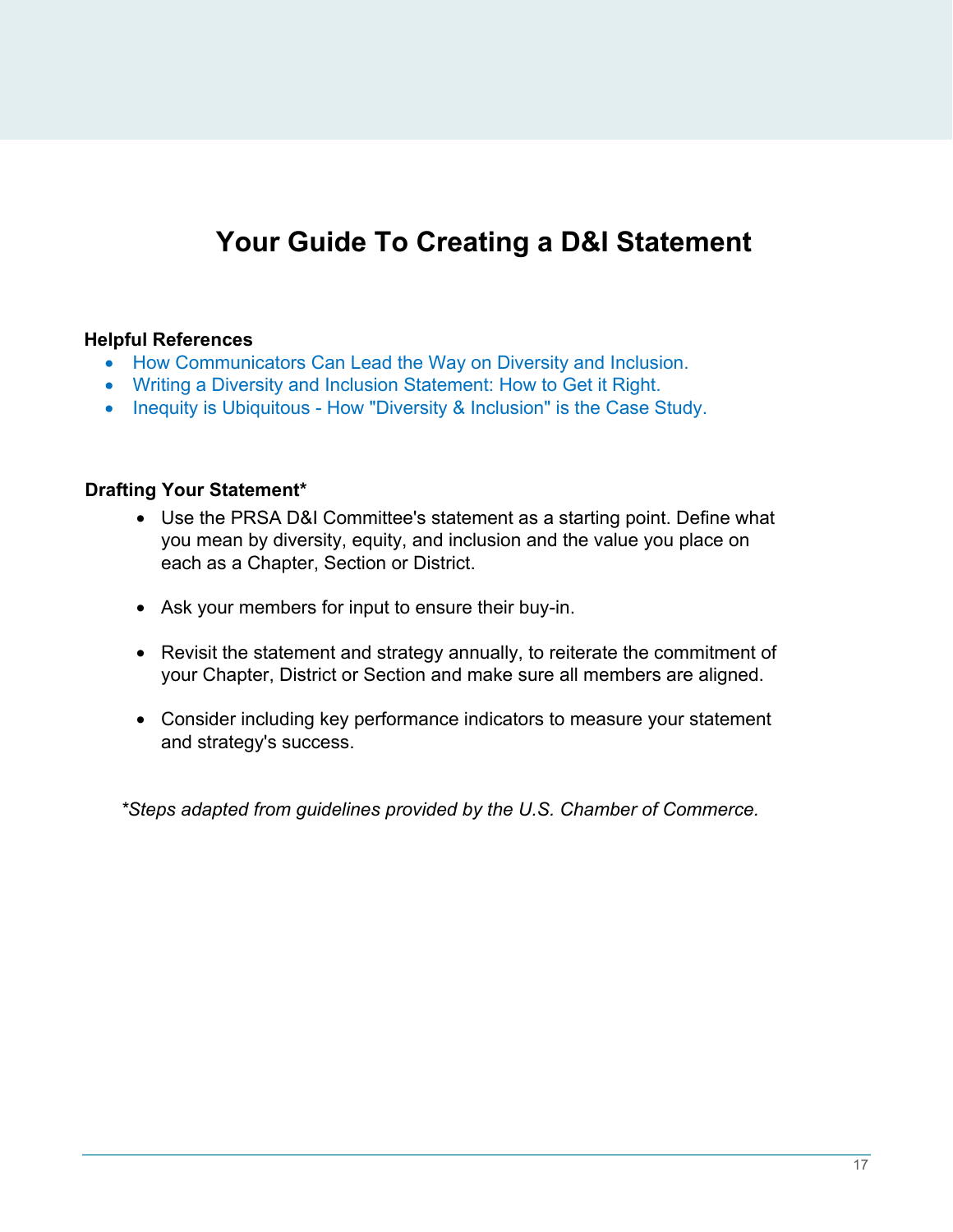### **Media Style Guides for Race, Ethnicity and Religion**

**Writing Tips for Engaging With Diverse Audiences**

### **Inclusive language Guides**

- [Conscious Style Guide](https://consciousstyleguide.com/)
- [National Association of Black Journalists Style Guide](https://www.nabj.org/page/styleguide)
- [Asian American Journalists Association Handbook](https://www.aaja.org/news-and-resources/guidances/guidance/)
- [Native American Journalists Association Reporter's Indigenous Terminology Guide](https://najanewsroom.com/ap-style-insert/)
- [Religion Stylebook](http://religionstylebook.com/)
- [GLAAD Media Reference](https://www.glaad.org/sites/default/files/GLAAD-Media-Reference-Guide-Tenth-Edition.pdf)
- [RAADH \(Spanish\)](http://www.ippdh.mercosur.int/wp-content/uploads/2018/11/IPPDH-MERCOSUR-RAADH-Manual-Lenguaje-no-sexista.pdf)
- [Guia de Lenguaje Inclusivo de Genero \(Spanish\)](Guia de Lenguaje Inclusivo de Genero (Spanish))
- [Guia para el uso del lenguaje inclusive \(Spanish\)](http://www.codajic.org/sites/www.codajic.org/files/Guia_Uso-Lenguaje-Inclusivo_0.pdf)

| Race, Ethnicity and National Origin                         |                                                                                                                                                                                                                                                                                                                                                                                                                                                                                                                                          |                                                                                                                                                                                                                                                             |  |  |
|-------------------------------------------------------------|------------------------------------------------------------------------------------------------------------------------------------------------------------------------------------------------------------------------------------------------------------------------------------------------------------------------------------------------------------------------------------------------------------------------------------------------------------------------------------------------------------------------------------------|-------------------------------------------------------------------------------------------------------------------------------------------------------------------------------------------------------------------------------------------------------------|--|--|
| <b>Identity</b>                                             | <b>Explanation</b>                                                                                                                                                                                                                                                                                                                                                                                                                                                                                                                       | Example(s)                                                                                                                                                                                                                                                  |  |  |
| <b>African American / Black</b>                             | <b>Black and African American are</b><br>not always interchangeable.<br>Some individuals prefer the term<br>black because they do not<br>identify as African and/or<br>American.<br>Individuals may identify as<br>African, Afro-Caribbean, Afro-<br>Latino or other.                                                                                                                                                                                                                                                                    | Refer to groups as Black<br>students, Black faculty members,<br>etc., not "Blacks."<br>Consider the necessity of using<br>race within your text. Ask yourself:<br>"Would I mention 'white student'<br>or 'white faculty member' when<br>discussing others?" |  |  |
| Asian, Asian American,<br><b>Pacific Islander</b><br>(AAPI) | Asian refers to people who are<br>citizens of countries in the Far<br>East, Southeast Asia or the<br>Indian subcontinent, or to<br>describe people of Asian<br>descent.<br>Asian Americans trace their<br>origins to these regions.<br>Pacific Islander includes Native<br>Hawaiian, Samoan, Guamanian,<br>Fijian and other peoples of the<br>Pacific Island nations.<br>Use Asian/Pacific Islander when<br>referring to the relevant<br>population in its entirety.<br>Otherwise, use the preferred<br>term of the individual or group. | Refer to groups as Asian<br>students, Asian faculty members,<br>etc., not Asians.<br>Consider the necessity of using<br>race within your text. Ask yourself:<br>"Would I mention 'white student'<br>or 'white faculty member' when<br>discussing others?"   |  |  |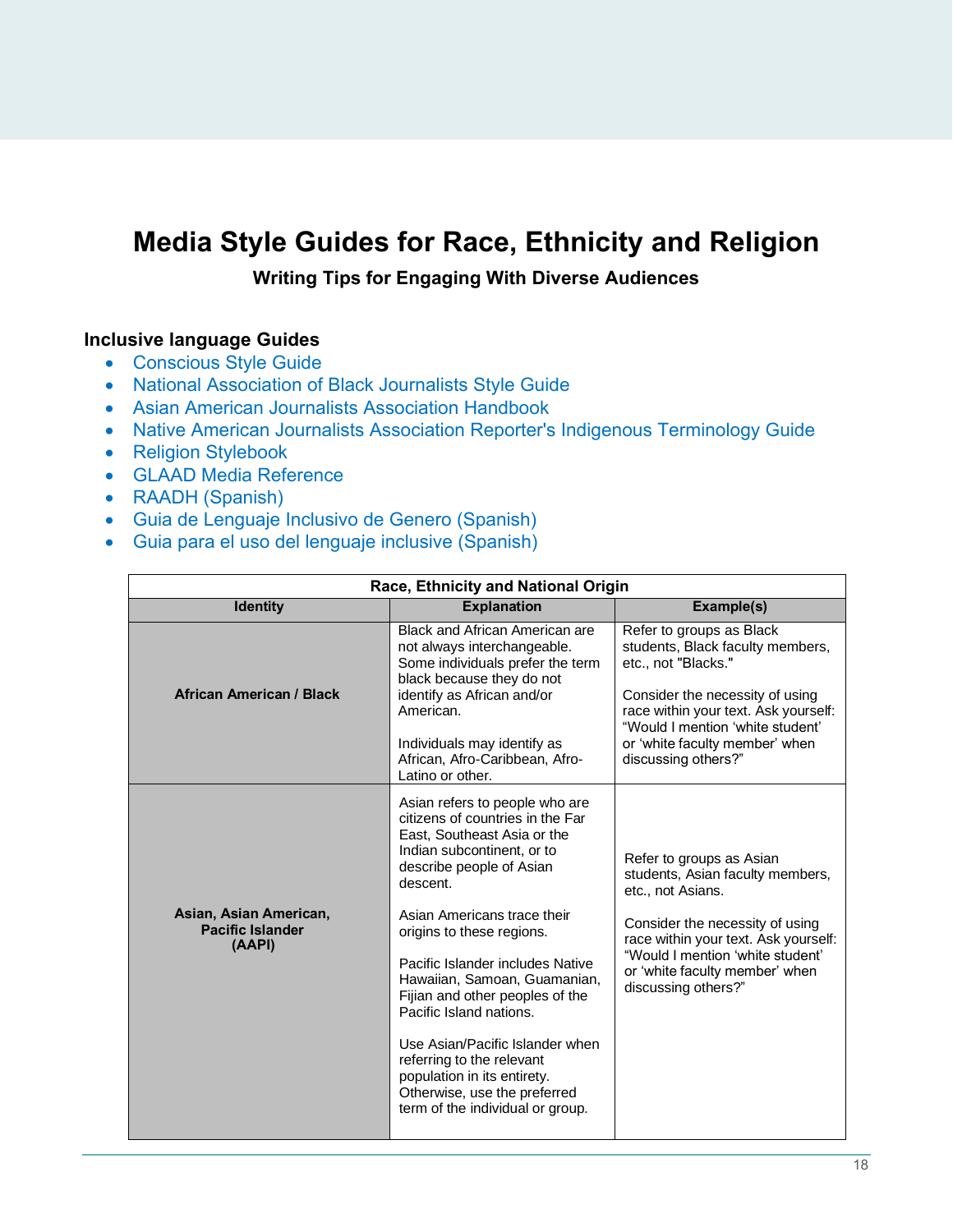| <b>Identity</b>                                                                 | <b>Explanation</b>                                                                                                                                                                                                                                                                                             | Example(s)                                                                                                                                                                         |  |  |
|---------------------------------------------------------------------------------|----------------------------------------------------------------------------------------------------------------------------------------------------------------------------------------------------------------------------------------------------------------------------------------------------------------|------------------------------------------------------------------------------------------------------------------------------------------------------------------------------------|--|--|
|                                                                                 | Hispanic refers to people from<br>Spanish-speaking countries.<br>Latino, Latina or Latinx (La-Teen-                                                                                                                                                                                                            | People from Mexico, Cuba and<br>Guatemala who speak Spanish<br>are both Hispanic and                                                                                               |  |  |
| Hispanic, Latin(a/o) and Latinx                                                 | ex) is a person of Latin American<br>descent who can be of any<br>background or language. If the<br>individual or group does not<br>identify as either Latino or Latina,<br>the gender-neutral term Latinx<br>can be used. When referring to a                                                                 | Latin(o/a)/Latinx.<br>Brazilians who speak Portuguese<br>are Latin(o/a)/Latinx but not<br>Hispanic.<br>Spanish-speaking people in Spain<br>and outside Latin America are           |  |  |
|                                                                                 | group, generally use Latinx as it<br>is gender inclusive.                                                                                                                                                                                                                                                      | Hispanic but not Latin(o/a)/Latinx.                                                                                                                                                |  |  |
| <b>Native American</b><br>American Indian or Alaskan Native                     | Native American is preferred unless the individual or group specifies<br>otherwise. Some prefer American Indian, however this is not<br>universal.                                                                                                                                                             |                                                                                                                                                                                    |  |  |
| (AIAN)                                                                          | AIAN refers to Indigenous people with origins in any of the original<br>peoples of North and South America (including Central America)                                                                                                                                                                         |                                                                                                                                                                                    |  |  |
| <b>People of Color</b><br>(POC/BIPOC)                                           | Do not use the term minority to refer to individuals/students from<br>diverse racial and ethnic backgrounds. Instead, use "people of color/<br>students of color." Do not ever use the term "colored people."<br>You may also use BIPOC when appropriate, which stands for Black,<br>Indigenous and POC.       |                                                                                                                                                                                    |  |  |
| Underserved/<br><b>Historically</b><br><b>Underrepresented Groups</b><br>(HUGs) | Do not use the term minority to<br>describe students from diverse<br>backgrounds. When referring to<br>multiple groups of students from<br>diverse backgrounds, use<br>"Underserved/<br>Underrepresented students.Use<br>the specific group title when<br>possible.                                            | For example: LGBTQ+<br>students, Black students,<br>undocumented students, etc.<br>You may use descriptors like<br>marginalized, minoritized, or<br>historically underrepresented. |  |  |
| <b>Immigration Status</b>                                                       | Do not use the word "illegal<br>immigrant" or "illegal alien" to<br>refer to individuals who are not<br>U.S. citizens/permanent<br>residents, who do not hold visas<br>to reside in the U.S. or who have<br>not applied for official residency.<br>These words dehumanize the<br>individual by stripping their | Example: undocumented<br>students; undocumented<br>individuals                                                                                                                     |  |  |
|                                                                                 | identity down to a legal status.<br>Instead of saying "illegal<br>immigrant" or "illegal alien," use<br>"undocumented."                                                                                                                                                                                        |                                                                                                                                                                                    |  |  |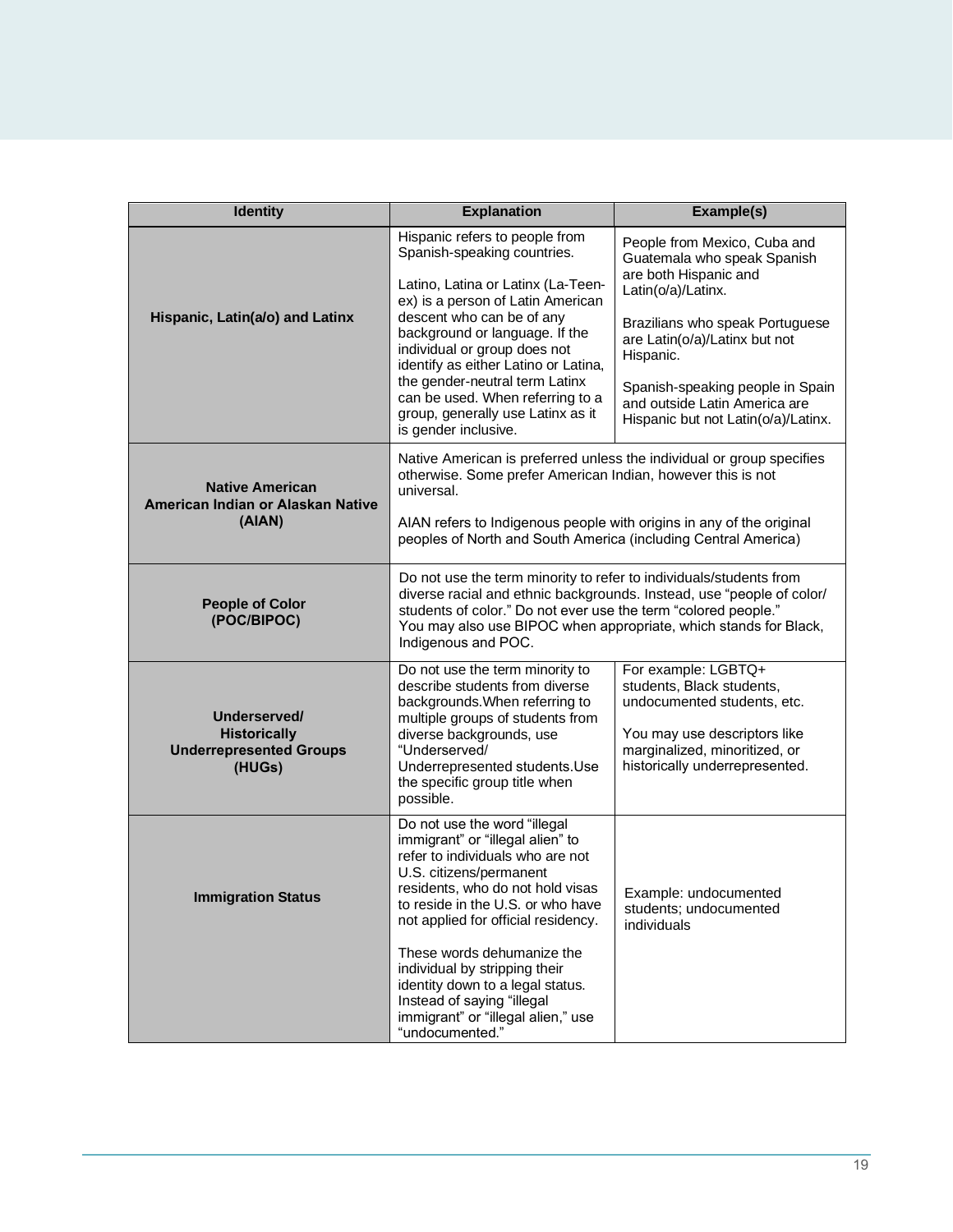### **Gender and Sexuality**

| <b>Identity</b>             | <b>Explanation</b>                                                                                                                                                                                                                                                                     | Example(s)                                                                                                                                               |  |
|-----------------------------|----------------------------------------------------------------------------------------------------------------------------------------------------------------------------------------------------------------------------------------------------------------------------------------|----------------------------------------------------------------------------------------------------------------------------------------------------------|--|
| LGBTQ+                      | Shorthand or umbrella term for individuals who have a non-hetero/<br>cisnormative gender or sexuality. LGBTQ stands for lesbian, gay,<br>bisexual, transgender and queer. The "+" includes all other non-<br>hetero/cis normative identities not included within the LGBTQ<br>acronym. |                                                                                                                                                          |  |
| Lesbian                     | Women who are primarily attracted to other women. It is<br>not appropriate to use the word "homosexual" or<br>"WSW" (women who have sex with women).                                                                                                                                   |                                                                                                                                                          |  |
|                             | Men who are attracted to other men.                                                                                                                                                                                                                                                    |                                                                                                                                                          |  |
| Gay                         | Some individuals refer to lesbian women as "gay women." Generally,<br>do not do so unless preferred by the group/individual.                                                                                                                                                           |                                                                                                                                                          |  |
|                             | It is not appropriate to use the word "homosexual" or "MSM" (men<br>who have sex with men).                                                                                                                                                                                            |                                                                                                                                                          |  |
| <b>Bisexual</b>             | An individual who experiences attraction to two or more genders.                                                                                                                                                                                                                       |                                                                                                                                                          |  |
| <b>Transgender</b>          | A gender description for someone who has transitioned (or is<br>transitioning) from living as one gender to another. Transgender<br>can sometimes be written as trans.*<br>It is not appropriate to ask a transgender individual which part of                                         |                                                                                                                                                          |  |
|                             | their transition they are currently in ; a biological man who is<br>transitioning into a woman is a transgender woman, or transwoman.                                                                                                                                                  |                                                                                                                                                          |  |
| Queer                       | An umbrella term to describe<br>individuals who do not identify as<br>straight and/or cisgender.                                                                                                                                                                                       | It is important to consider the<br>context when using the word<br>queer as it was formally used as a<br>derogatory word. It has since<br>been reclaimed. |  |
|                             |                                                                                                                                                                                                                                                                                        | Never add "a" in front of the<br>word. Example: He is queer.                                                                                             |  |
| <b>Ally</b>                 | A typically straight and/or cisgender person who supports and<br>respects members of the LGBTQ community.                                                                                                                                                                              |                                                                                                                                                          |  |
| <b>Cisgender</b>            | A gender description for when someone's sex assigned at birth<br>and gender identity corresponds in the socially constructed and<br>socially expected way.                                                                                                                             |                                                                                                                                                          |  |
| <b>Gender-Nonconforming</b> | A gender identity label that indicates a person who identifies<br>outside of the gender binary (binary: man or woman).                                                                                                                                                                 |                                                                                                                                                          |  |